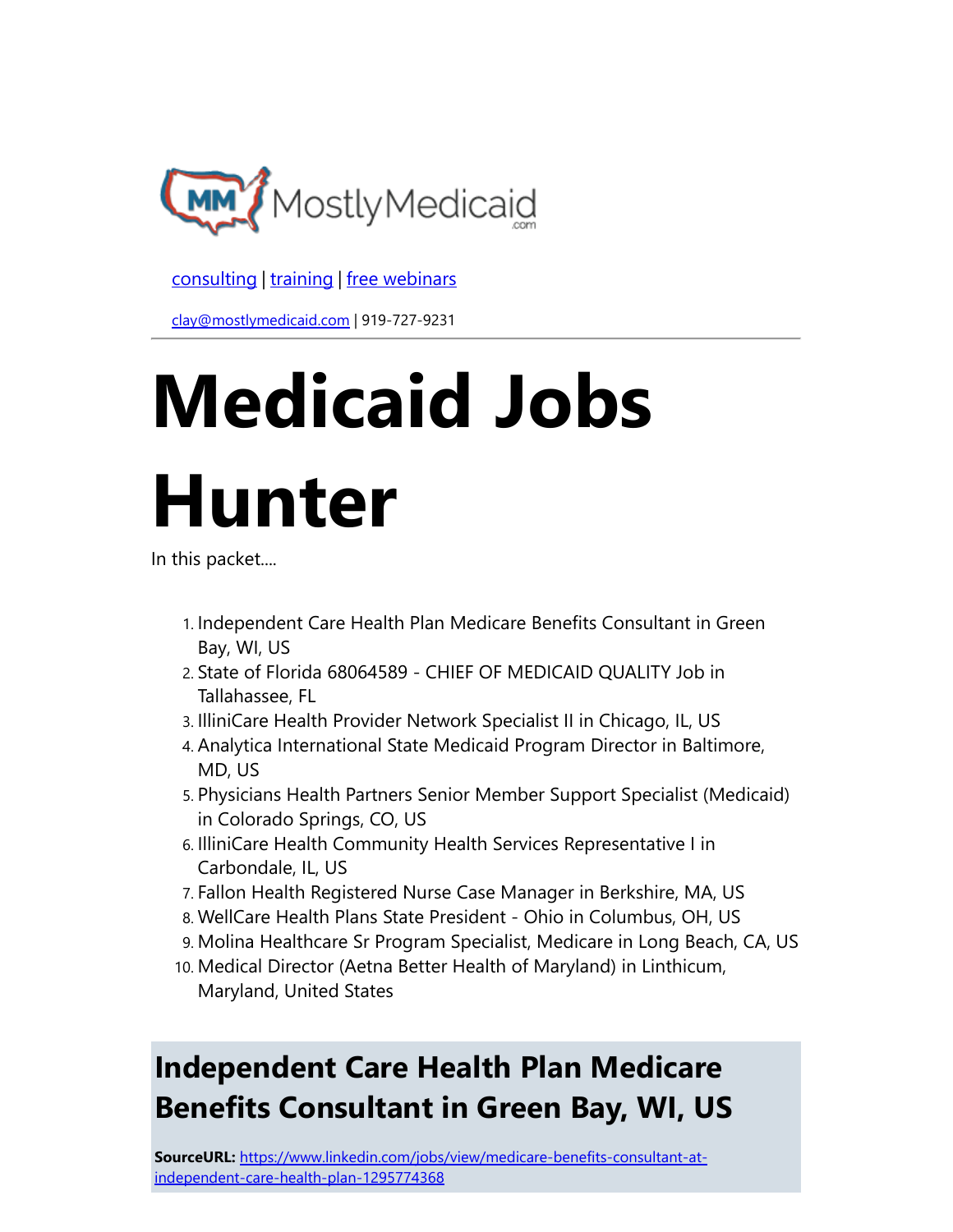### Medicare Benefits Consultant

#### Green Bay, WI, US

#### 0 applicants

#### Job Description

The Medicare Benefits Consultant is responsible for growing Medicare Advantage enrollment volume by targeting low-income and disabled Medicare beneficiaries that reside in the Independent Care Health Plan service area. The Medicare Benefits Consultant's primary area of focus is on achievement of the membership goals outlined in the annual operating plan. The Medicare Benefits Consultant conducts all sales and marketing activities in an ethical and responsible manner and complies with all CMS and other applicable laws and regulatory guidelines.

#### Essential Duties And Responsibilities

- markets products that are designed for the low-income and disabled Medicare population
- hosts group seminars
- conducts one-on-one sales meetings and house calls
- spends time in the field working with key providers, local government agencies, community leaders, community-based organizations, and others serving the low-income and disabled Medicare population
- attends community events and health fairs to promote product education and awareness
- enters leads and applicant information into a database
- supports and demonstrates a customer service commitment to internal and external customers
- understands how applicable laws, regulations, policies, and procedures impact specific job responsibilities and functions; demonstrates actions to reasonably prevent, detect, and report unethical and unlawful business practices
- is fiscally responsible and is in accordance with department policies and procedures regarding business practice
- will require frequent travel within Northeast counties of Wisconsin and to the home office in Milwaukee, WI

#### Experience And Skills

- minimum two-year Associates Degree in related field or equivalent in experience
- two to four years outside sales experience preferred with a proven track record selling Medicare Advantage, Medicare Supplement or related products
- valid Wisconsin Accident and Disability insurance license
- knowledge of health insurance sales and marketing processes and operational principals with Medicare product experience
- cultural sensitivity and sensitivity to the low-income and disabled Medicare population
- ability to work independently under general instructions and with a team
- a car, a valid WI driver's license and automobile insurance are required for territory travel
- excellent oral communication skills
- proficiency with computer software packages including Word, Excel, Power Point, Internet Applications, and Outlook
- prior experience making group presentations is desirable
- bilingual capabilities in Spanish are desirable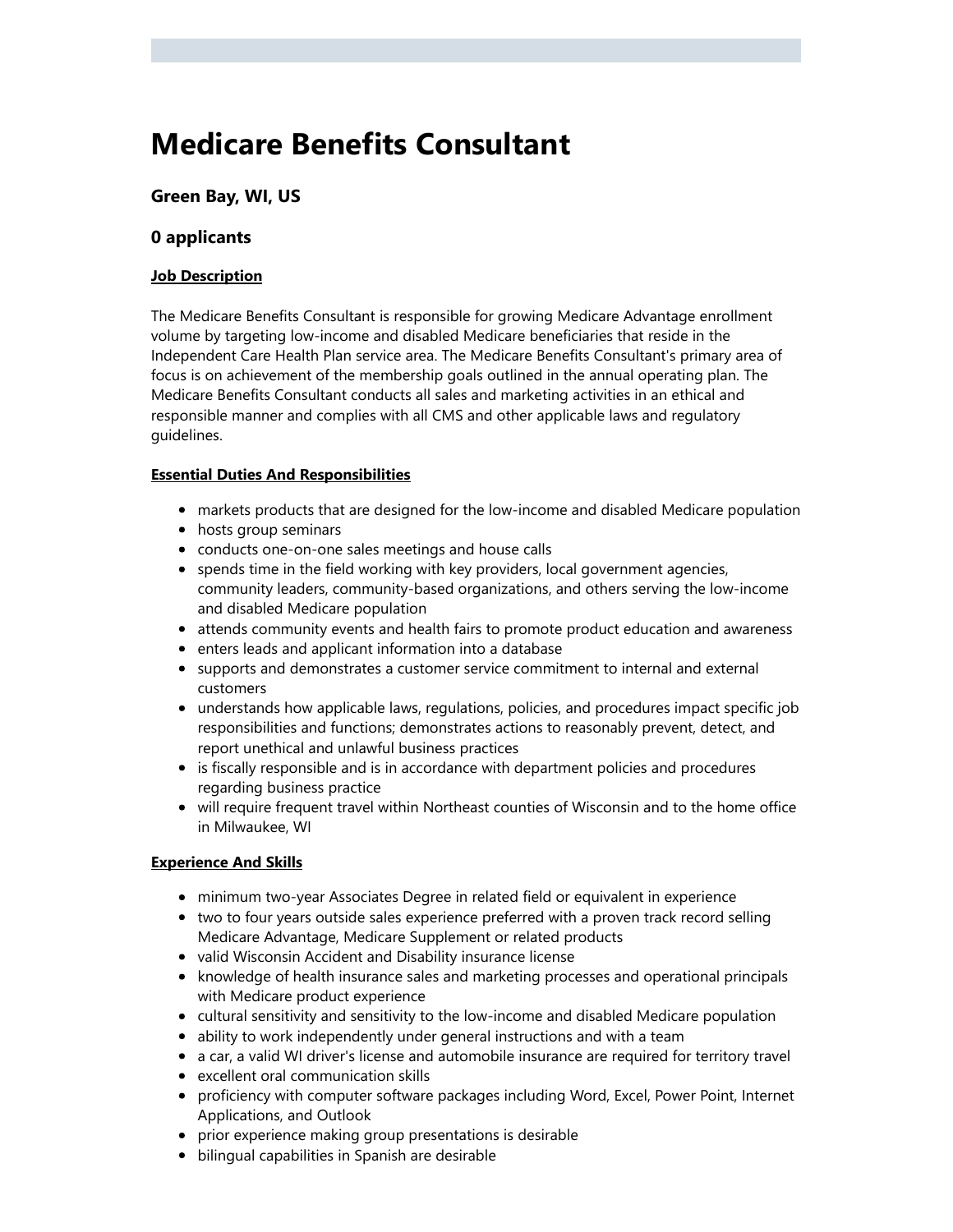must be available for training in the Milwaukee, WI office for an extended period of time upon hire

### State of Florida 68064589 - CHIEF OF MEDICAID QUALITY Job in Tallahassee, FL

SourceURL: [https://www.glassdoor.com/job-listing/68064589-chief-of-medicaid-quality-state](https://www.glassdoor.com/job-listing/68064589-chief-of-medicaid-quality-state-of-florida-JV_IC1154378_KO0,34_KE35,51.htm?jl=3246368509)of-florida-JV\_IC1154378\_KO0,34\_KE35,51.htm?jl=3246368509

### 68064589 - CHIEF OF MEDICAID QUALITY

State of Florida Applied 5/28/19 Today Get ahead of others. Apply now. Add your resume and apply to jobs with your Glassdoor profile. [Create Profile](https://www.glassdoor.com/member/profile/index.htm?profileOrigin=JOB_VIEW) Job Rating Reviews Requisition No: 62983

Agency: Agency for Health Care Administration

Working Title: 68064589 - CHIEF OF MEDICAID QUALITY

Position Number: 68064589

Salary: \$3,615.39 / Bi-Weekly

Posting Closing Date: 05/30/2019

This is an exciting opportunity to help shape the quality of health care in Florida. The Agency for Health Care Administration (AHCA) is the State of Florida agency responsible for oversight of the Medicaid program. The Medicaid program provides low-income families and individuals with access to health care. If you have a desire to use your talent and skills at an organization that provides critical services to millions of individuals and families across the state, AHCA invites you to apply to become an essential member of our team. As one of Florida's leading state agencies, AHCA's diverse workforce community of more than 1,400 employees is proud of its efforts to serve the people of Florida.

We are seeking to hire the Chief of Medicaid Quality who desires to work to enhance the delivery of health care services through the Florida Medicaid Program. This position requires a candidate who is creative, flexible, innovative, and who will thrive in a fast-paced, team based work environment.

This position is located in the Bureau of Medicaid Quality. Medicaid Quality provides data-driven, focused and systematic feedback on the quality of Florida's Medicaid program to federal and state agencies, Medicaid recipients, Medicaid managed care plans, and providers. The Bureau of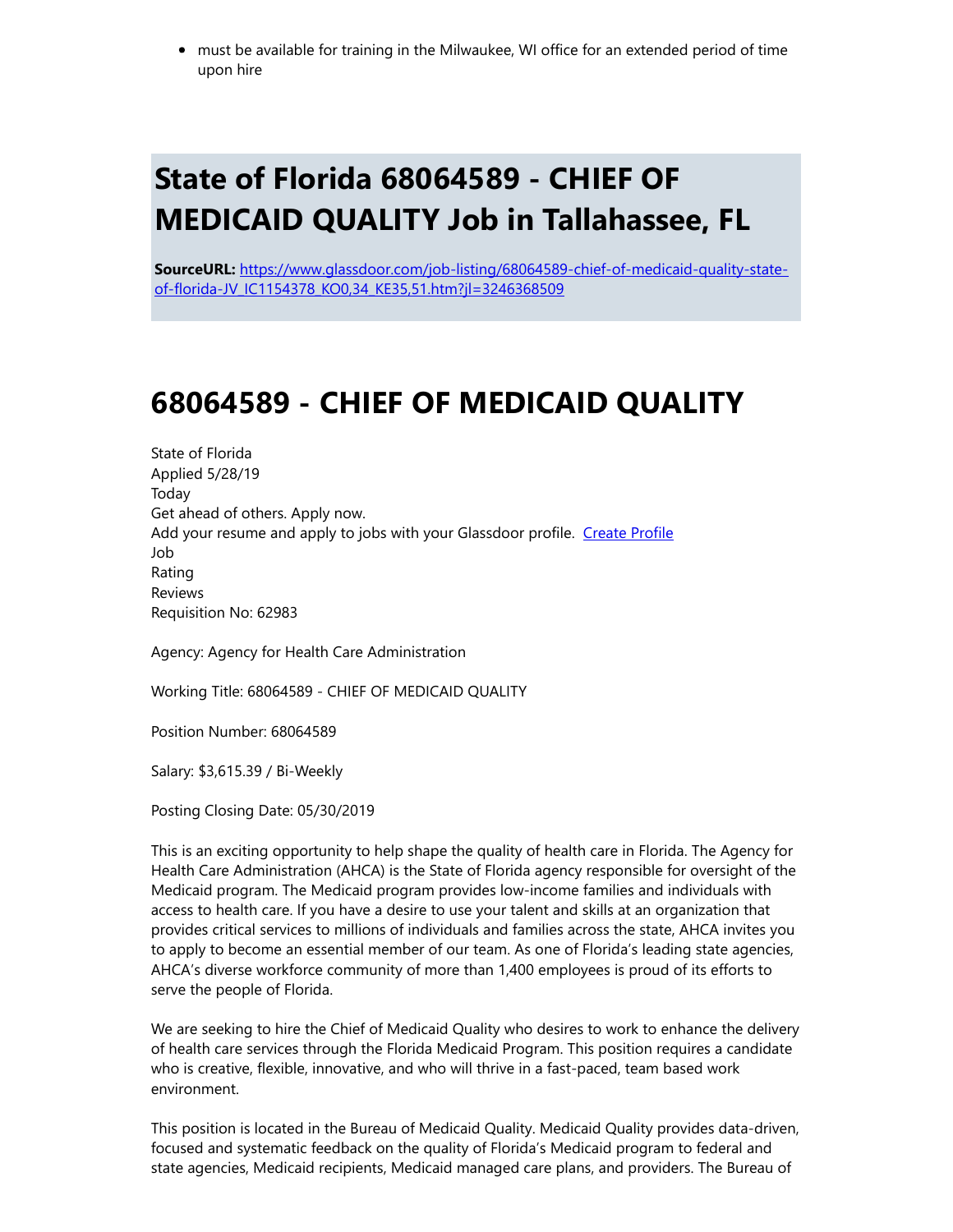Medicaid Quality has a strong focus on providing more comprehensive care, improving health outcomes, and reducing costs.

This position is responsible for working independently to provide managerial work planning, supervising, and coordinating programmatic activities for the Bureau of Medicaid Quality. Job duties include planning, directing, organizing, and maintaining all aspects of the Bureau; directly managing highly trained professionals with varied professional and clinical backgrounds; supporting the design of innovative quality enhancement initiatives in coordination with outside agencies and stakeholders to create system-wide improvements in outcomes; overseeing coordination and review of utilization management contracting and quality assurance monitoring and review of specific Medicaid services that are paid outside of managed care; overseeing the Florida Medicaid Comprehensive Quality Strategy, developing and implementing policy for quality and performance standards for Medicaid managed care plans; oversight of contracts for federally required and other program evaluations; and overseeing all clinical/compliance activities related to Medicaid managed care clinical programs.

Primary responsibilities of this position include coordinating and supervising activities of staff in the Bureau of Medicaid Quality to ensure continuing operations, compliance with state and federal mandates, and maximizing productivity and efficiency.

AHCA offers an excellent array of benefits, including:

- Health insurance
- Life insurance
- Dental, vision and supplemental insurance
- Retirement benefits
- Vacation and sick leave
- Paid holidays
- Opportunities for career advancement
- Tuition waiver for public college courses
- Training opportunities

This position may require travel.

For more information about the Bureau of Medicaid Quality, please visit our website at http://ahca.myflorida.com/Medicaid/index.shtml.

Join us at the Agency for Health Care Administration in fulfilling our mission to provide "Better Health Care for all Floridians."

#### KNOWLEDGE, SKILLS, AND ABILITIES

- Ability to direct and oversee complex quality research, financial and fiscal analysis
- Ability to interpret Medicaid claims data analysis for policy direction
- Ability to maintain a positive and innovative work environment to maximize the use of staff skills and experience for service quality monitoring and improvement
- **•** Strong written and oral communications skills
- Ability to interpret and present highly technical information in a useful format for high level policy discussion
- Knowledge of various methods of consumer research regarding perceptions of service quality, including written or web-based surveys, interviews, telephone surveys, and focus groups, as well as complex research and analyses.
- Knowledge of/experience with large-scale staffing transitions and reorganization to adapt to structural work environment changes impacting Agency operations
- Ability to develop and oversee complex vendor contracts.
- Ability to travel with or without accommodations.

CONTACT:SHEVAUN HARRIS 850-412-4264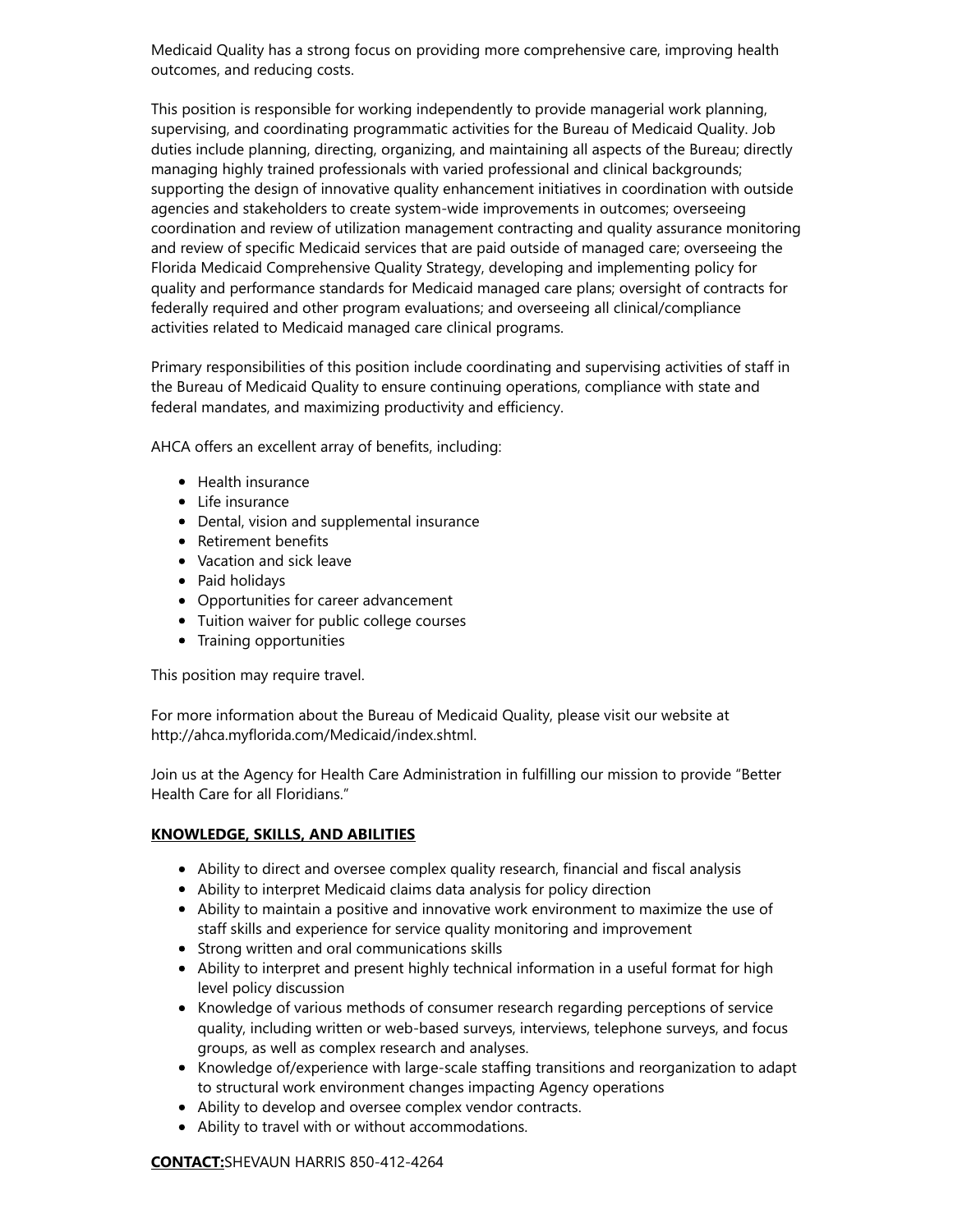The State of Florida is an Equal Opportunity Employer/Affirmative Action Employer, and does not tolerate discrimination or violence in the workplace.

Candidates requiring a reasonable accommodation, as defined by the Americans with Disabilities Act, must notify the agency hiring authority and/or People First Service Center (1-866-663-4735). Notification to the hiring authority must be made in advance to allow sufficient time to provide the accommodation.

The State of Florida supports a Drug-Free workplace. All employees are subject to reasonable suspicion drug testing in accordance with Section 112.0455, F.S., Drug-Free Workplace Act.

### IlliniCare Health hiring Provider Network Specialist II in Chicago, IL, US

SourceURL: [https://www.linkedin.com/jobs/view/provider-network-specialist-ii-at-illinicare](https://www.linkedin.com/jobs/view/provider-network-specialist-ii-at-illinicare-health-1294702305)health-1294702305

### Provider Network Specialist II

#### **[IlliniCare](https://www.linkedin.com/company/illinicare-health-plan-inc-?trk=guest_job_details_topcard_org_name) Health Chicago, IL, US**

#### **Description**

**Position Purpose**: Perform health plan provider orientations and conduct ongoing educational outreach with a focus on improving quality and financial outcomes within the provider network. Act as liaison between providers and the health plan to enhance the business relationship. Conduct initial provider orientations as well as ongoing educational outreach

Educate providers regarding policies and procedures related to referrals, claims submission, credentialing documentation, web site education, Electronic Health Records, Health Information Exchange, and Electronic Data Interface

Enhance account relationships by investigating, documenting and resolving provider matters and effectively handling and responding to account changes and correspondence.

Engage providers and educate them on Patient Centered Medical Home initiatives

Perform detailed HBR (Health Benefits Ratio) analyses, Health Information data Information Set (HEDIS) analyses, and create reports for provider Review provider performance by both quantitative metrics and qualitative factors

Create and communicate milestone documents, dashboards and success or improvement metrics

Act as a liaison between the provider and the health plan ensuring a coordinated effort in improving financial and quality performance

Provide information and status updates for providers regarding incentive agreements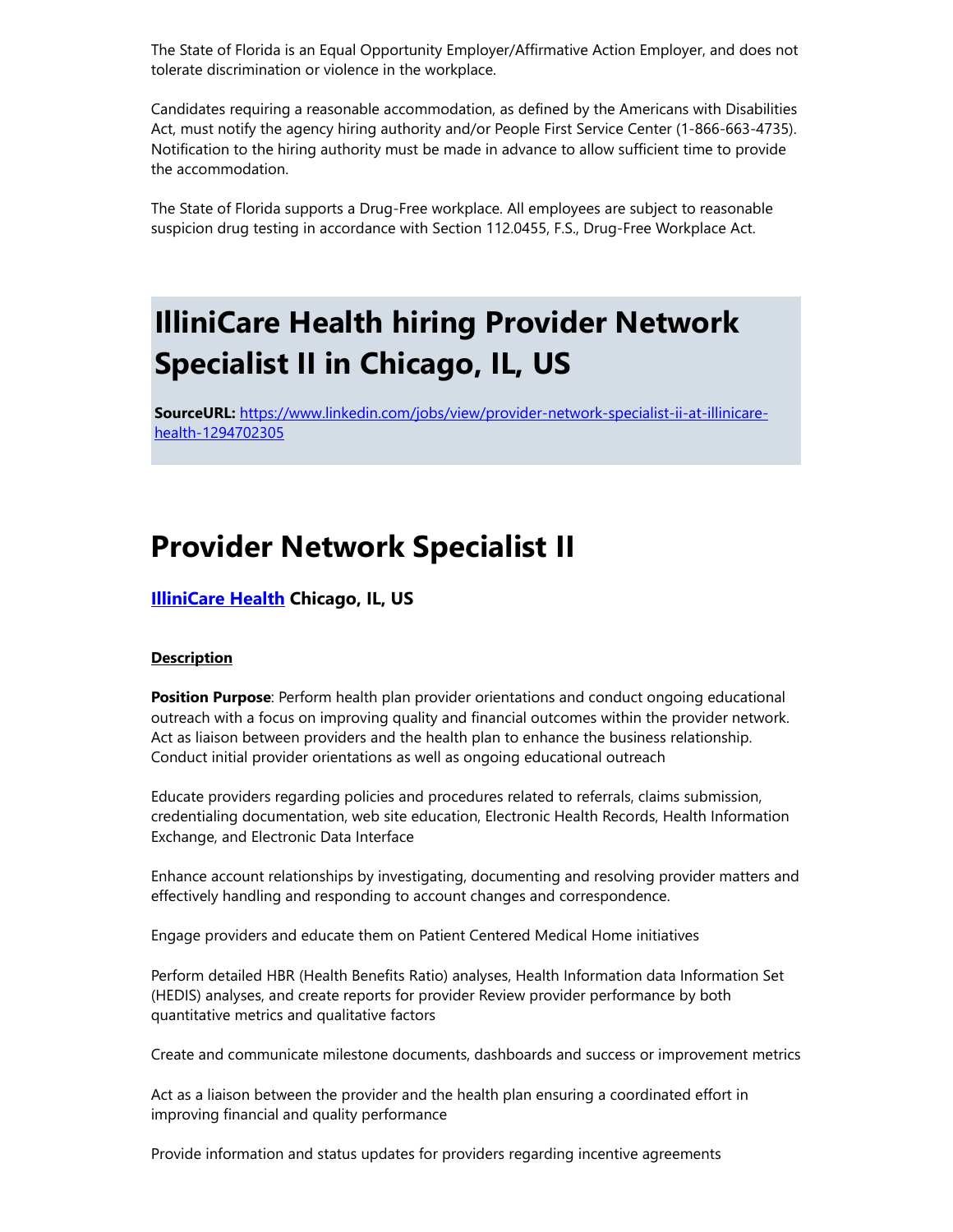#### Conduct site visits when required

Perform other contracting duties as requested, including but not limited to recommending changes to pricing subsystems, submitting changes to provider related database information and assisting in the completion of special projects

Ability to travel

#### **Qualifications**

#### Education/Experience:

Bachelor's degree in related field or equivalent experience. 2+ years of combined managed healthcare and provider reimbursement experience. Advanced knowledge of Microsoft Excel. Clinical or health information management (HIM) experience preferred. Claims processing and/or managed care experience preferred.

Licenses/Certifications: Current state driver's license.

Centene is an equal opportunity employer that is committed to diversity, and values the ways in which we are different. All qualified applicants will receive consideration for employment without regard to race, color, religion, sex, sexual orientation, gender identity, national origin, disability, veteran status, or other characteristic protected by applicable law.

Apply Now

• Seniority level

Entry level

• Employment type

Full-time

Job function

Information Technology

• Industries

Nonprofit Organization ManagementInsuranceHospital & Health Care

# Analytica International State Medicaid Program Director in Baltimore, MD, US

SourceURL: [https://www.linkedin.com/jobs/view/state-medicaid-program-director-at-analytica](https://www.linkedin.com/jobs/view/state-medicaid-program-director-at-analytica-international-1294773025)international-1294773025

### State Medicaid Program Director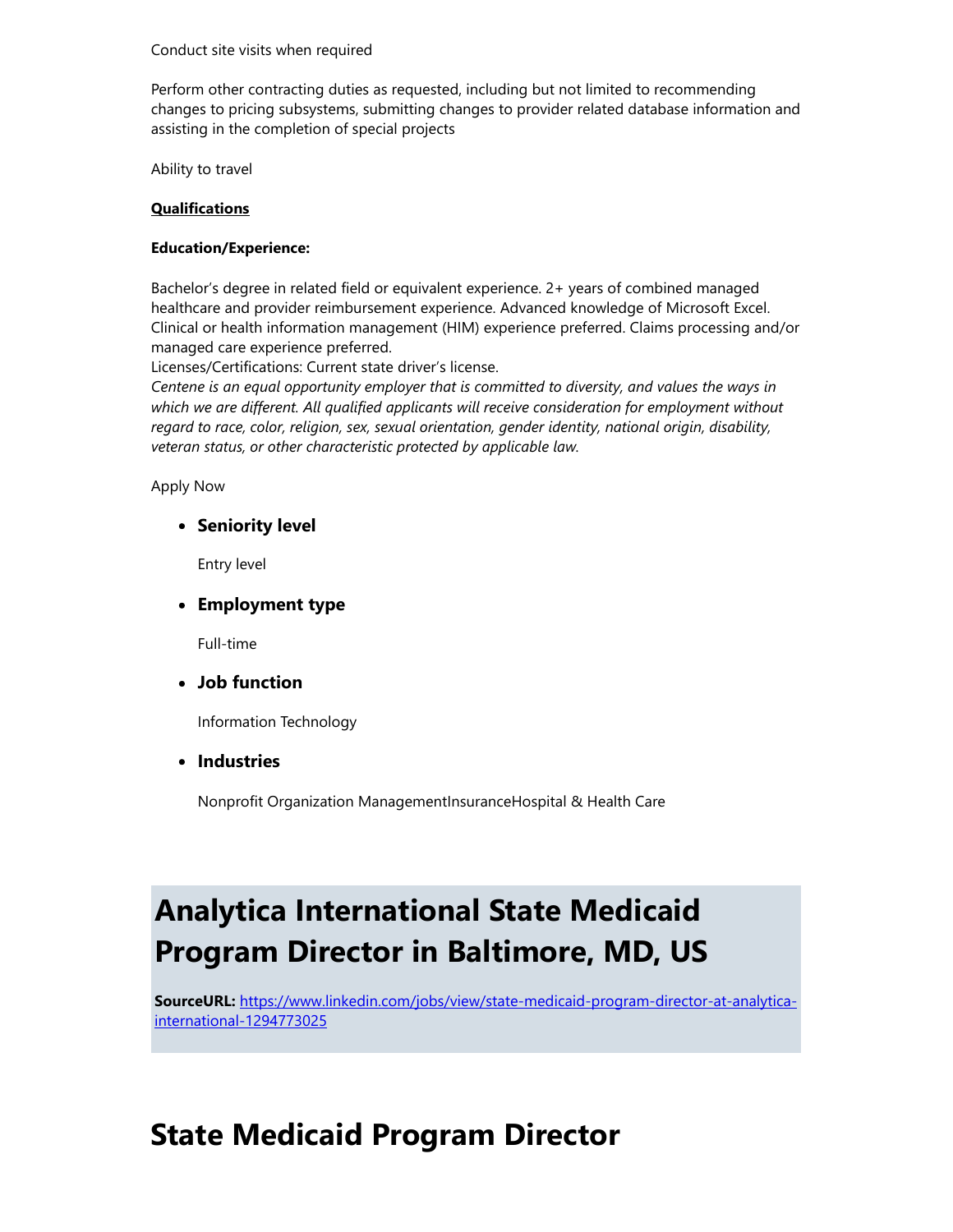#### Baltimore, MD, US

#### 1 applicants

ANALYTICA is seeking a State Medicaid Program Integrity Director/SME to provide oversight support on a Medicaid program integrity audit/review program covering 30+ states. The Program Director shall have deep programmatic and program integrity understanding and knowledge around (1) program integrity monitoring; (2) federal oversight of state Medicaid managed care programs and technical assistance to support improvements; and (3) comprehensive fraud risk assessment methodologies and practices.

#### Primary Responsibilities May Include

- Act as the client point of contact for day to day projects, activities may include leading customer interaction, managing progress communications, resolving any potential issues, mitigating risks, develop, organize, and manage risks, action items, change control, and communication plans
- May be tasked to oversee a range of project sizes, from small to mid-scale project delivery (ranging from 1 - 30 FTEs), leading cross-functional technical teams to deliver projects within the constraints of quality, scope, schedule, and budget
- Engage functional corporate support teams (such as staffing, finance, etc.) to ensure projects are exceeding requirements and are delivered at an exceptional service level, on time and on budget.
- Participate in federal capture activities, such as proposal development, opportunity identification, and client meetings
- Facilitate team's work by leveraging understanding of stakeholders when interfacing with CMS, state, or other stakeholders as needed, such as to remove potential roadblocks
- Provide unique and valuable insights and help resolve protocol issues through extensive domain knowledge and a keen understanding of CMS Program Integrity broader goals, needs, and constraints.
- Ability to enable and harness team's skills and talents to successfully accomplish PI reviews
- Capabilities to conduct desk reviews on State program integrity activities related to the Opioid crisis
- Experience working with managed care, beneficiary eligibility, and opioids, as well as a broad range of Medicaid topics that may be prioritized in future review activities
- Extensive program management skills to manage resources and ensure staff are effectively utilized across multiple, sometimes overlapping focused reviews across various states

#### **Qualifications**

- 5+ years in a Director role at both state-level and federal-level Program Integrity offices or initiatives
- 7+ years in management capacity or with Project Management experience where responsible for managing complex systems and workflows
- Bachelor's degree from an accredited institution
- Ability to extract meaning from complex information
- Strong Medicaid program and policy background with experience at the federal and/or state level
- Strong Medicaid program integrity background with oversight experience at the federal and/or state level
- Extensive Medicaid program integrity subject-matter and analytics expertise, ideally including managed care program integrity or oversight experience
- Ability to work in a fast-paced, small business environment that may entail cross functional support and late nights or weekends when required
- Solution-oriented work style with a focus on results and willingness to deliver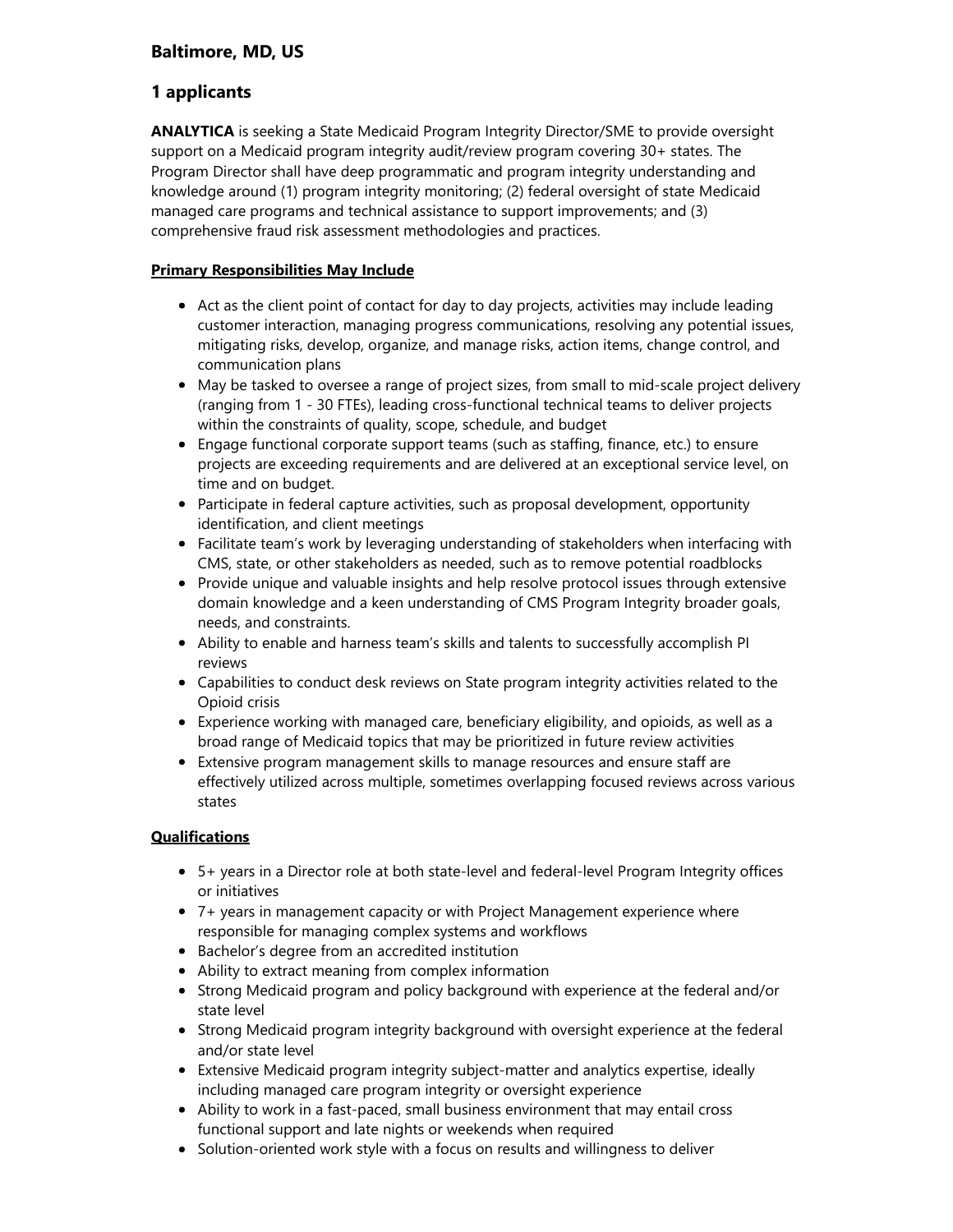- Expertise in conducting oversight activities of states and performing risk assessments of government programs
- Experience around principles for identifying Medicaid vulnerabilities and mitigating improper payments and waste, fraud, and abuse
- Experience working with managed care, beneficiary eligibility, and opioids, as well as a broad range of Medicaid topics

About : Analytica is a leading consulting and information technology solutions provider to public sector organizations supporting health, civilian, and national security missions. Founded in 2009 and headquartered in Washington D.C., the company is an established and that has been recognized by Inc. Magazine each of the past three years as one of the 250 fastest-growing companies in the U.S. Analytica specializes in providing software and systems engineering, information management, analytics & visualization, agile project management, and management consulting services. The company is appraised by the Software Engineering Institute (SEI) at and is an provider.

# Physicians Health Partners hiring Senior Member Support Specialist (Medicaid) in Colorado Springs, CO, US

SourceURL: [https://www.linkedin.com/jobs/view/senior-member-support-specialist-medicaid](https://www.linkedin.com/jobs/view/senior-member-support-specialist-medicaid-at-physicians-health-partners-1295126147)at-physicians-health-partners-1295126147

# Physicians Health Partners hiring Senior Member Support Specialist (Medicaid) in Colorado Springs, CO, US

#### This position will be based out of our Colorado Springs office. 50% travel within the counties El Paso, Park, and Teller.

**Position Summary:** The Senior Member Support Specialist will be responsible for the following: a) outreach and follow up related to CCHA's KPI initiatives; b) triaging care coordination referrals to the appropriate level of integrated care, including physical and/or behavioral health; c) conducting telephonic and in-person or field-based care coordination or system navigation for members with physical and behavioral health needs; d) liaising between members and their primary care providers and/or behavioral health providers for streamlined care coordination, appointment scheduling, follow up, and member advocacy; e) coordinating between local service organizations and/or medical facilities in which the Senior Member Support Specialist might be based; f) initiating and completing care plans for physical and behavioral health, member identified goals and communicating care plan progress to primary care providers and behavioral health providers; and g) conducting in-person screenings at facilities in which the Senior Member Support Specialist might be embedded.

#### COMPETENCIES/Role-Specific Functions

**COMMUNICATION**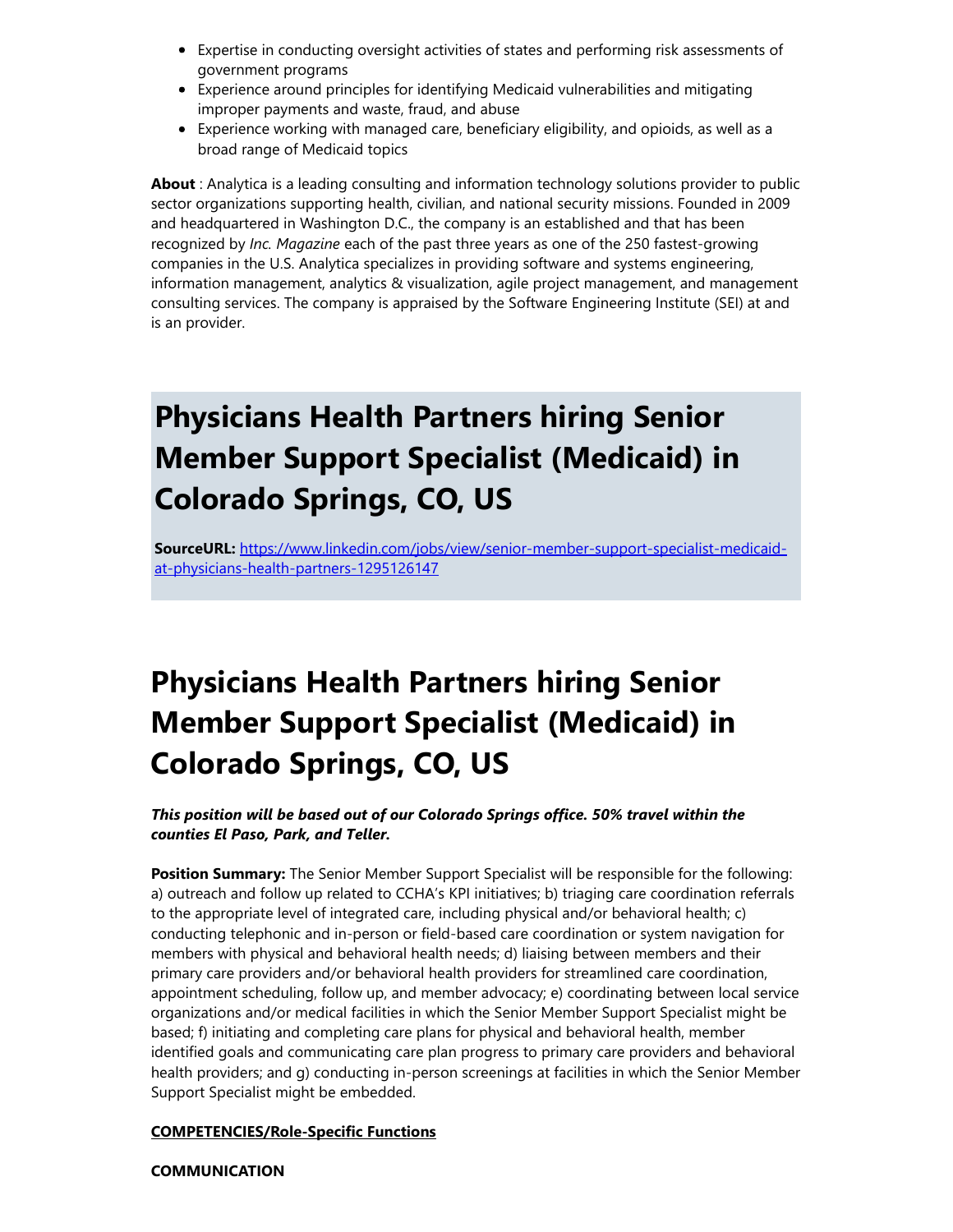Communicates well both verbally and in writing, creates accurate and punctual reports, delivers presentations, shares information and ideas with others, has good listening skills.

- Provides feedback and recommendations to manager regarding KPI outreach and other initiatives
- Promotes communication among team to identify and streamline roles and responsibilities
- Participates in meetings and presents information as needed
- Effectively communicates both verbally and written with clients, members, and care management team
- Reliably consumes instructions from Manager and asks clarifying questions
- Reports on outcomes related to KPI outreach and other initiatives
- Communicates professionally with providers, physicians, and other healthcare professionals

#### PROBLEM SOLVING

Breaks down problems into smaller components, understands underlying issues, can simplify and process complex issues, understands the difference between critical details and unimportant facts.

- Accurately coordinates referrals to other team members by: a) assessing for level of urgency and level of risk; b) reviewing, documenting, and determining appropriate level of care; and c) creating appropriate case requests
- Implements appropriate intervention(s) in a timely manner to assure problem prevention and resolution
- Identifies, develops, and utilizes community resources appropriately
- Uses motivational interviewing to achieve desired outcomes for the member
- Effectively navigates systems in order to obtain information needed for specialized projects

#### MENTORING/TRAINING

Acting as subject matter expert for the team and the 'go to' person for questions and answers. Delivering formal and informal training on day to day objectives within the team.

- Provides feedback on co-location and/or case activity to supervisor and assists in development of action plans
- Assists in new-hire training and onboarding
- Assists in on-going education of program or co-location changes to Member Support Specialist
- Delivers training, when appropriate

#### PROJECT MANAGEMENT

Establishes project goals, milestones, and procedures, defines roles and responsibilities, acquires project resources, coordinates projects throughout company, monitors project progress, manages multiple projects.

- Tracks and reports results of outreach projects and co-location activities
- Monthly and ad-hoc reporting duties as assigned
- Single Point of Contact for co-location

#### CUSTOMER FOCUS

Builds customer confidence, is committed to increasing customer satisfaction, sets achievable customer expectations, assumes responsibility for solving customer problems, ensures commitments to customers are met, solicits opinions and ideas from customers, responds to customers.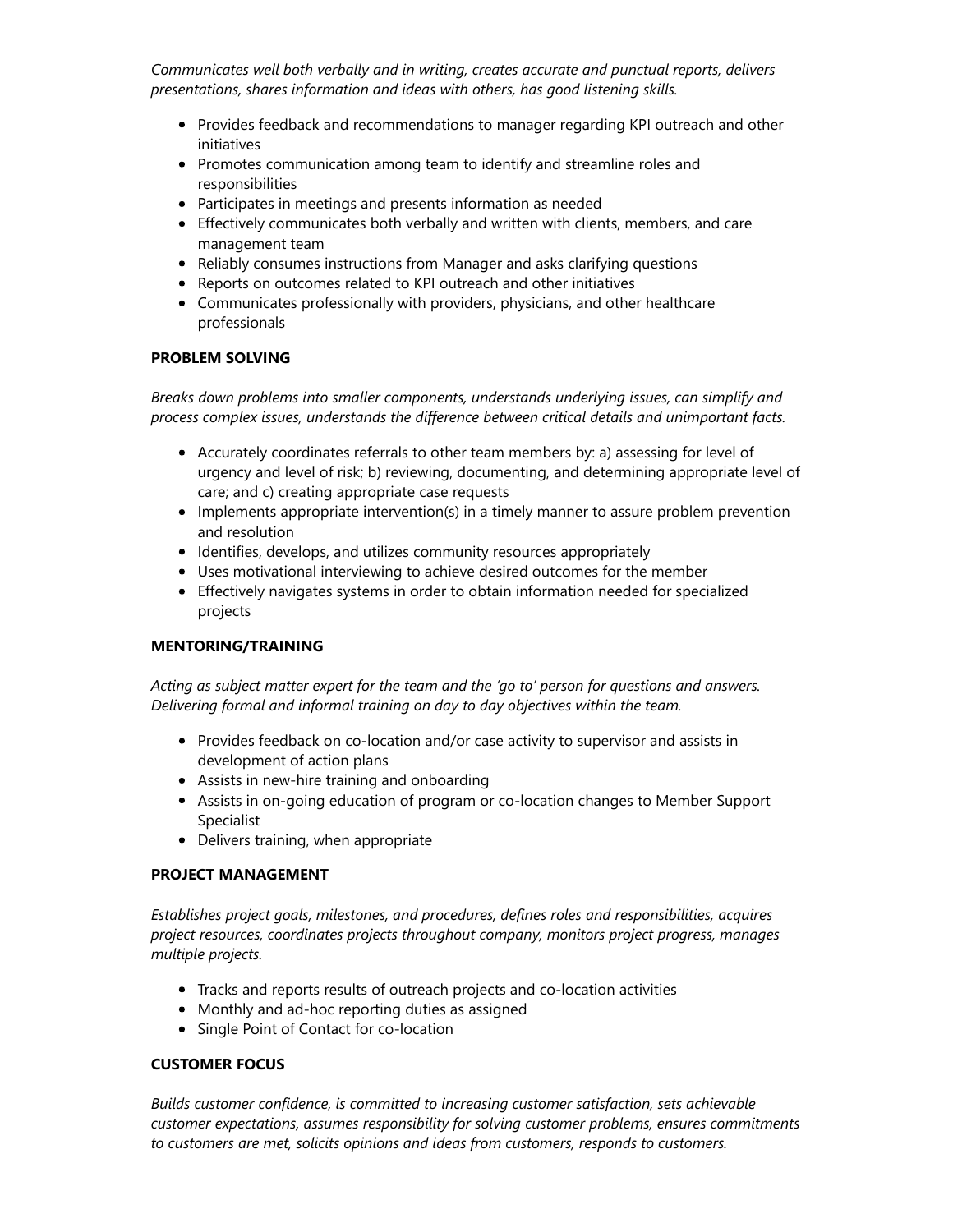- Has working knowledge of local community programs, government and social agencies, and conveys that knowledge to team members when appropriate
- Develops strong telephonic relationships with members to include handling escalated members and/or members with high acuity and high intensity needs
- Advocates on behalf of members with providers, specialists and community agencies
- Follows up with high acuity and high intensity members to ensure their needs are met

#### JOB KNOWLEDGE

Understands duties and responsibilities, has necessary job knowledge, has necessary technical skills, understands company mission/values, keeps job knowledge current, is in command of critical issues.

- Acts as the subject matter expert for KPI initiatives to assure best practices in outreach and communication
- Understands and effectively utilizes "specialized" resources
- Understands integrated care coordination program requirements
- Maintains confidentiality and ensures compliance with HIPAA regulations
- Other duties as assigned

#### Qualifications (Education/Experience/Knowledge/Skills/Abilities)

- High school diploma or GED required.
- **Bachelor's degree, and/or experience in a Social work, or Behavioral Health realted field,** Licensed Practical Nurse, or certified Medical Assistant preferred.
- Minimum one to two years in a healthcare setting.
- Minimum one to two years of customer service phone experience preferred.
- Advanced computer skills utilizing Microsoft Excel, Word and Outlook.
- Possess excellent customer service skills and ability to effectively interact with PHP personnel, medical and facility staff, other healthcare professionals and the general public.
- Precise and detail oriented in managing, editing and communicating information through spreadsheets and computer systems.
- Ability to work effectively and communicate with other teams and personnel within the PHP organization.
- Skilled in conflict management, problem prevention and resolution.
- Knowledge of medical terminology.
- Able to accept and work with diverse populations and provide culturally sensitive education and assistance to patients/families.
- Available to begin workday as early as 8 am.
- Home office that is HIPAA compliant for all remote or telecommuting positions as outlined by the company policies and procedures.

**Physical Demands** The physical demands described here are representative of those that must be met by an employee to successfully perform the essential functions of this job. Reasonable accommodations may be made to enable individuals with disabilities to perform the essential functions. While performing the duties of this Job, the employee is regularly required to sit; use hands to finger, handle, or feel and talk or hear. The employee is frequently required to stand; walk; reach with hands and arms and stoop, kneel, crouch, or crawl. The employee is occasionally required to climb or balance. The employee must regularly lift and/or move up to 25 pounds. Specific vision abilities required by this job include close vision and ability to adjust focus.

Work Environment The work environment characteristics described here are representative of those an employee encounters while performing the essential functions of this job. Reasonable accommodations may be made to enable individuals with disabilities to perform the essential functions. The noise level in the work environment is usually moderate.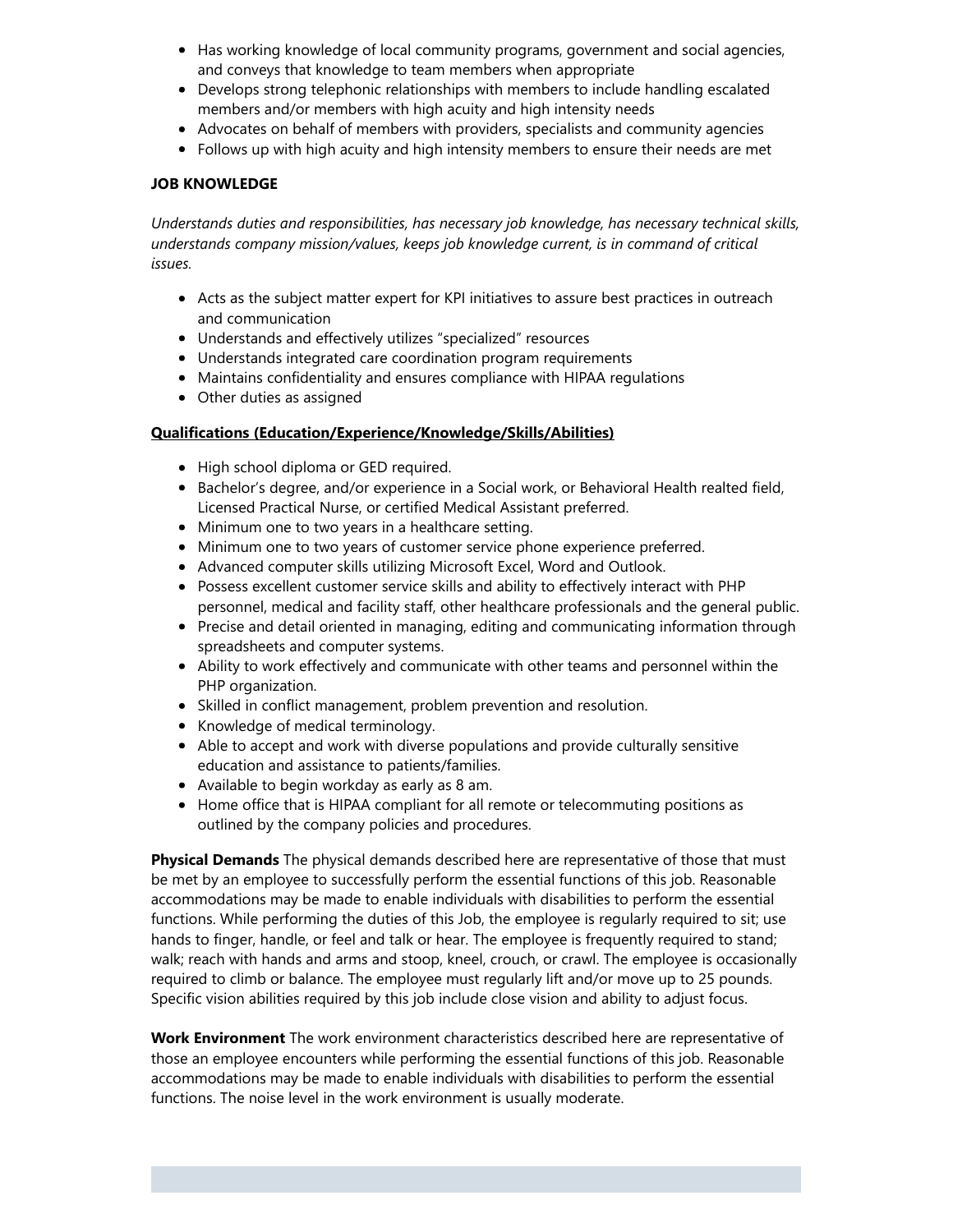## IlliniCare Health hiring Community Health Services Representative I in Carbondale, IL, US

SourceURL: [https://www.linkedin.com/jobs/view/community-health-services-representative-i](https://www.linkedin.com/jobs/view/community-health-services-representative-i-at-illinicare-health-1294701486)at-illinicare-health-1294701486

### Community Health Services Representative I

#### Carbondale, IL, US

#### 0 applicants

Community Health Services Representative I Carbondale, IllinoisApply NowJob ID 1140989Category Health Insurance OperationsOrganization IlliniCare Health PlanSchedule Full-time

#### **Description**

Position Purpose: Responsible for delivering of a range of activities for individuals who are enrolled in the health plan for Medicaid or and Medicare in order to impact individual health outcomes and provide assistance to the clinical team of nurses and social workers. Activities include, but are not limited to outreach, community education, informal guidance and member support.

Educate, coach and support members to understand disease prevention and achieve good health outcomes, including diabetes, high blood pressure, mental health, substance use, etc. Participate in coordination and resolution of medical and non-medical needs, including appointment tracking, documentation of member information, referrals and follow up, facilitating transportation to services, etc.

Participate in meetings with external providers and community organizations to build partnerships for our members to be able to leverage member care services. Provide key information to providers for improving members care based on member's home environment and communities.

Conduct non-clinical general health assessments in order to refer members to appropriate services, resolve concerns on member's behalf, and gather information for medical providers and staff working within the organization.

Conduct non-medical assessments such as home safety, assessment of the community/environment resources, transportation, employment, and others to be able to refer to appropriate services, resolve concerns on member's behalf, and gather information for medical providers in staff working within our organization.

Coordinate and implement community events such as baby showers, health fairs, and other health education events.

Conduct telephonic and in-person outreach to locate individuals and families in the community who are hard to reach.

Work with other community health workers internally and externally to share best practices, strengthen education and outreach.

Participate in large scale community assessments including resource mapping, community surveys, and community meetings to discuss findings and resolutions to key member concerns. Make frequent visits to individual homes and community organizations.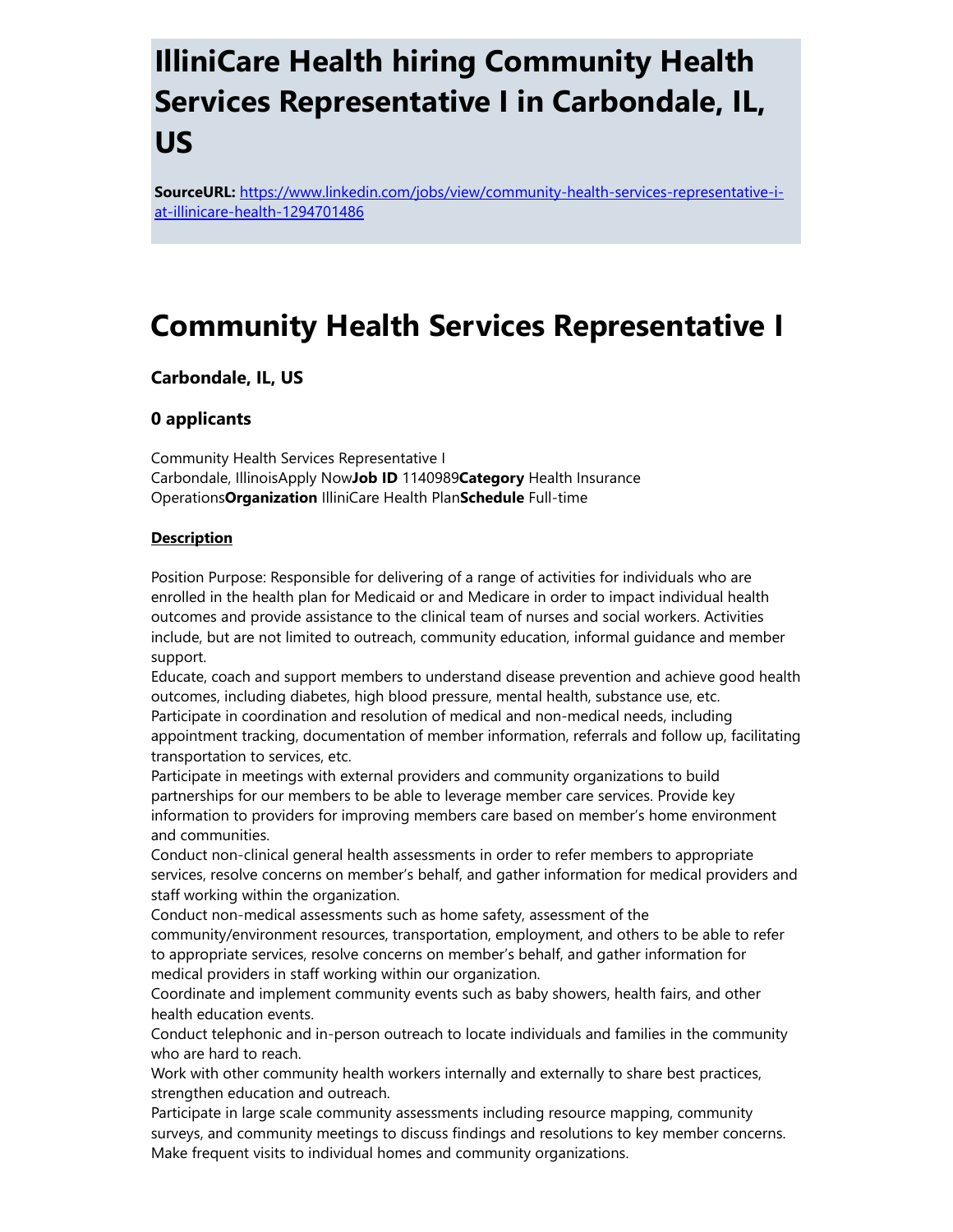#### **Qualifications**

Education/Experience: High school diploma or equivalent. 2+ years of community health, social work, social services, community advocacy, community outreach, member services, or education, experience. Understanding of the community in designated region through shared experiences or strong desire to help people in vulnerable communities. Bilingual skills preferred.

Licenses/Certifications: Valid driver's license and proof of insurance. Community Health Worker Training/Certification must be successfully completed within 15 weeks of hire date. Centene is an equal opportunity employer that is committed to diversity, and values the ways in which we are different. All qualified applicants will receive consideration for employment without regard to race, color, religion, sex, sexual orientation, gender identity, national origin, disability, veteran status, or other characteristic protected by applicable law. Apply Now

#### • Seniority level

Entry level

#### Employment type

Full-time

#### Job function

Customer ServiceInformation Technology

#### • Industries

Nonprofit Organization ManagementInsuranceHospital & Health Care

# Fallon Health hiring Registered Nurse Case Manager in Berkshire, MA, US

SourceURL: [https://www.linkedin.com/jobs/view/registered-nurse-case-manager-at-fallon](https://www.linkedin.com/jobs/view/registered-nurse-case-manager-at-fallon-health-1287015922)health-1287015922

RN Case Manager - ACO - Berkshire County - New Role - Growing Healthcare Organization

Location US-MA-Berkshire

Job ID 5598

# Positions 1

Category Nursing

**Overview**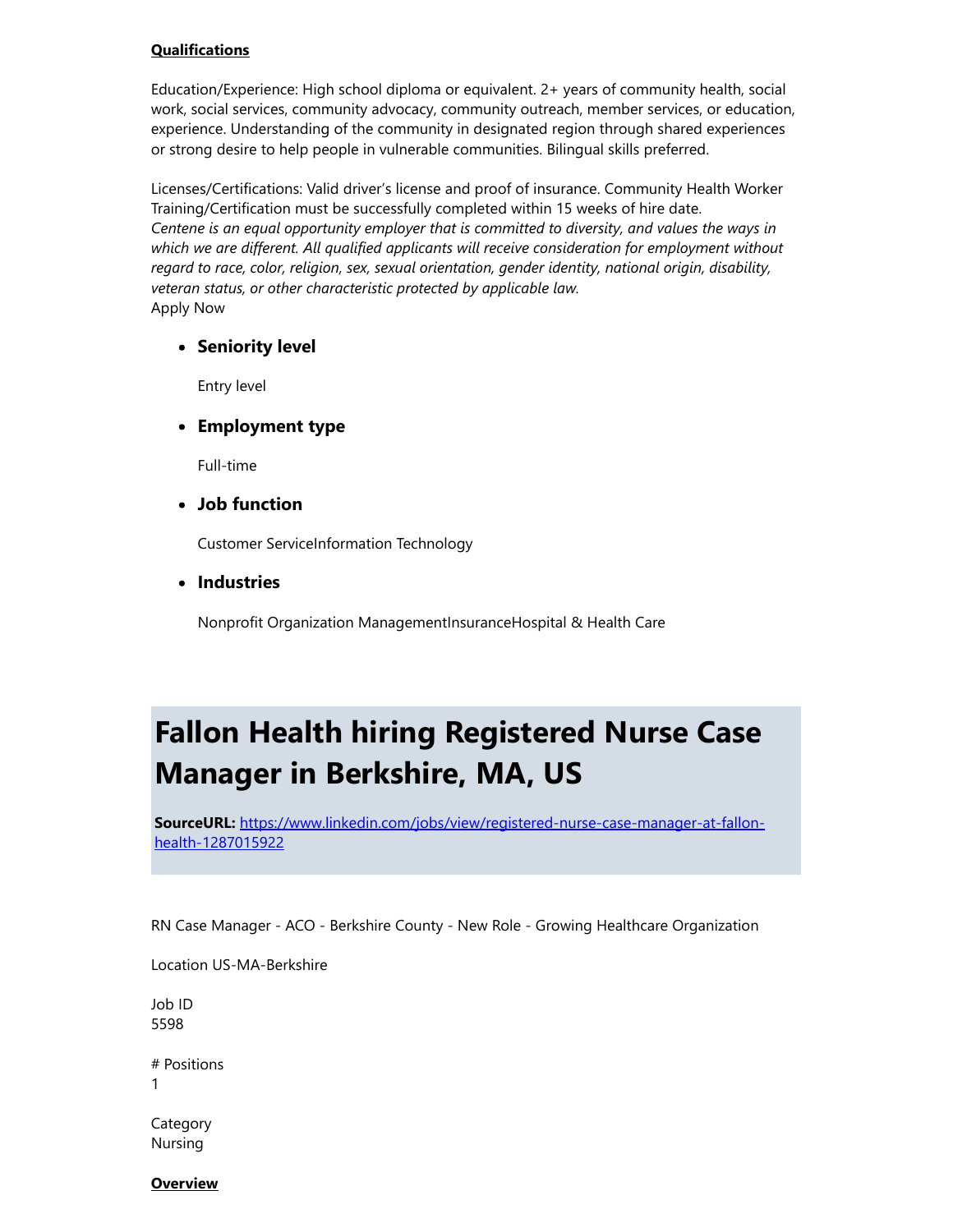#### About Fallon Health

Founded in 1977, Fallon Health is a leading health care services organization that supports the diverse and changing needs of those we serve. In addition to offering innovative health insurance solutions and a variety of Medicaid and Medicare products, we excel in creating unique health care programs and services that provide coordinated, integrated care for seniors and individuals with complex health needs. Fallon has consistently ranked among the nationrsquo;s top health plans, and is accredited by the National Committee for Quality Assurance for its HMO, Medicare Advantage and Medicaid products. For more information, visit fallonhealth.org.

#### Brief Summary Of Purpose

This role is responsible for the Berkshire County area and will act as the Liaison between Fallon Health the ACO and our member, you need to be very flexible and a relationship builder.

The ACO Liaison Nurse Case Manager (NCM) works closely with Fallon Healthrsquo;s ACO and Community Partners at their sites to support, educate,

develop and maintain positive relationships with members, caregivers, medical professionals in the communities we serve. Through the building of

long term relationships, the Liaison will facilitate communication and care coordination between all ACO Partners, thus improving quality of care and access to services for Fallon ACO members. The Liaison NCM will work in collaboration with the ACOs and Community Partners to support the members in a role that may include completing in-home/facility face to face visits with members and/or providers. Responsibilities include: telephonically assessing a Memberrsquo;s clinical/functional status to identify ongoing special conditions and providing education. Develops and implements a coordinated plan in collaboration with the member, ACO, Community Partners and Primary Care Provider and/or specialist and other community partners to ensure quality outcomes in a cost effective way. Facilitates referrals to Clinical Integration RN team for further member follow-up and/or follow-up with the Care Teams at the ACO and/or Community Partners. Works collaboratively with other members of the Clinical Integration Team.

#### **Responsibilities**

Provider Partnerships and Collaboration

- Partners with Outreach/Provider Relations/Clinical Integration Team Clinical Leadership Team to attend and contributes to Model of Care trainings/orientations with providers and/or vendors explaining the various roles of the clinical team in coordination of memberrsquo;s care
- Embeds/Attends and contributes to Model of Care trainings/orientations with providers and/or vendors explaining the various roles of the clinical team in coordination of memberrsquo;s care
- Performs and lead in-person member care plan review with providers including but not limited to Primary Care Providers, Aging Service Access Point Providers, Long Term Services and Support Providers, Behavioral Health Providers, Long Term Care Facility Providers, and/or any other Provider/Member/Authorized Representatives to ensure effective communication and collaboration between all involved
- Partners with interdepartmental teams (including but not limited to: Utilization Management, Appeals and Grievance, Clinical Integration Team Operations, Provider Relations, Pharmacy, Behavioral Health Leadership) within Fallon Health to ensure provider/member satisfaction is maintained while articulating issues to help to facilitate problem/issue resolution

Regulatory Requirements ndash; Actions and Oversight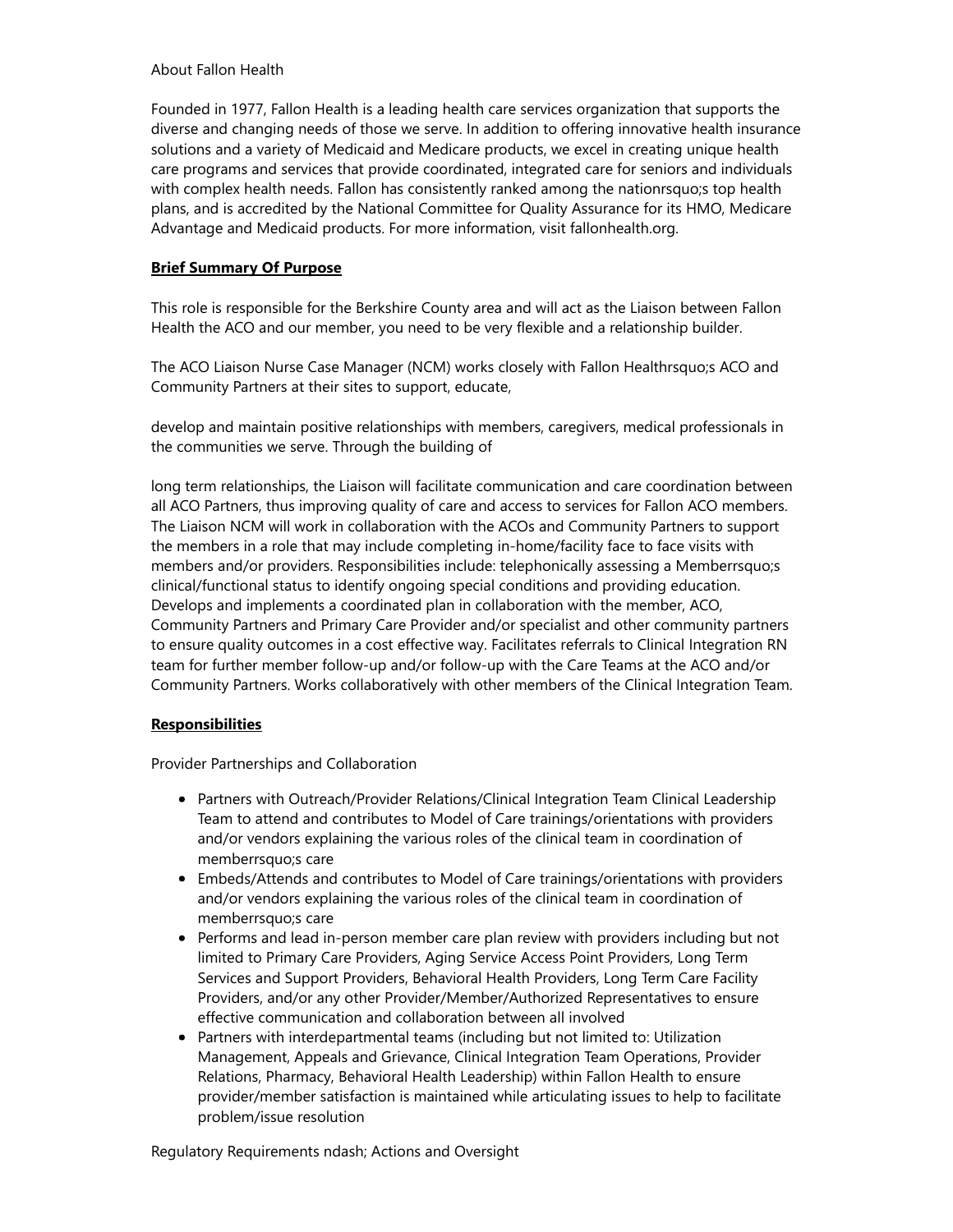- Works collaboratively with the Manager to ensure program regulatory deadlines are met
- Completes Program Assessments, Minimum Data Set Home Care (MDS HC) Assessments, Transition of Care Assessments, and Care Plans in the Centralized Enrollee Record and Virtual Gateway according to Regulatory Requirements and Program policies and processes
- Knowledge of and compliance with HEDIS and Medicare 5 Star measure processes, performing member education, outreach, and actions in conjunction with the Navigator

Member Assessment, Education, and Advocacy

- Conducts in home face to face visits for Complex Members utilizing a variety of interviewing techniques, including motivational
- interviewing, and employs culturally sensitive strategies to assess a Members clinical/functional status to identify ongoing special conditions
- Develops and implements an individualized, coordinated care plan, in collaboration with the member and Primary Care Physician and/or specialist, to ensure a cost effective, quality outcome, focused in the ambulatory setting
- Performs medication reconciliations
- Performs Care Transitions Assessments ndash; per Program Processes
- Utilizing clinical judgment and nursing assessment skills, completes the Program Assessment Tools
- Maintains up to date knowledge of Program benefits, Plan Evidence of Coverage details, and department policies and processes and follows policies and processes as outlined to be able to provide education to members and providers; performing a member advocacy and education role including but not limited to member rights
- Serves as an advocate for members to ensure they receive Fallon Health benefits as appropriate and if member needs are identified but not covered by Fallon Health, works with community agencies to facilitate access to programs such as community transportation, food programs, and other services available through senior centers and other external partners
- Follows department and regulatory standards to authorize and coordinate healthcare services ensuring timeliness in compliance with documented care plan goals and objectives
- Assesses the Memberrsquo;s knowledge about the management of current disease processes and medication regimen, provides teaching to increase Member/caregiver knowledge, and works with the members to assist with learning how to self-manage his or her health needs, social needs or behavioral health needs
- Collaborates with appropriate team members to ensure health education/disease management information is provided as identified
- Collaborates with the interdisciplinary team in identifying and addressing high risk members
- Educate members on preventative screenings and other health care procedures such

#### **Qualifications**

Graduate from an accrdited school of nursing mandatory and a Bachelors or Advanced degree in nursing or a health care related field preferred.

Active, unrestricted license as a Registered Nurse in Massachusetts; current Driverrsquo;s license and a vehicle to be used for home visits

Certification in Case Management strongly desired

- 4+ years of clinical experience as a Registered Nurse managing chronically ill members or experience in a coordinated care program required
- 2+ years as a Nurse Case Manager with experience teaching and mentoring team members. A willingness to perform unanticipated projects as requested and perform responsibilities as required.
- Home Health Care experience preferred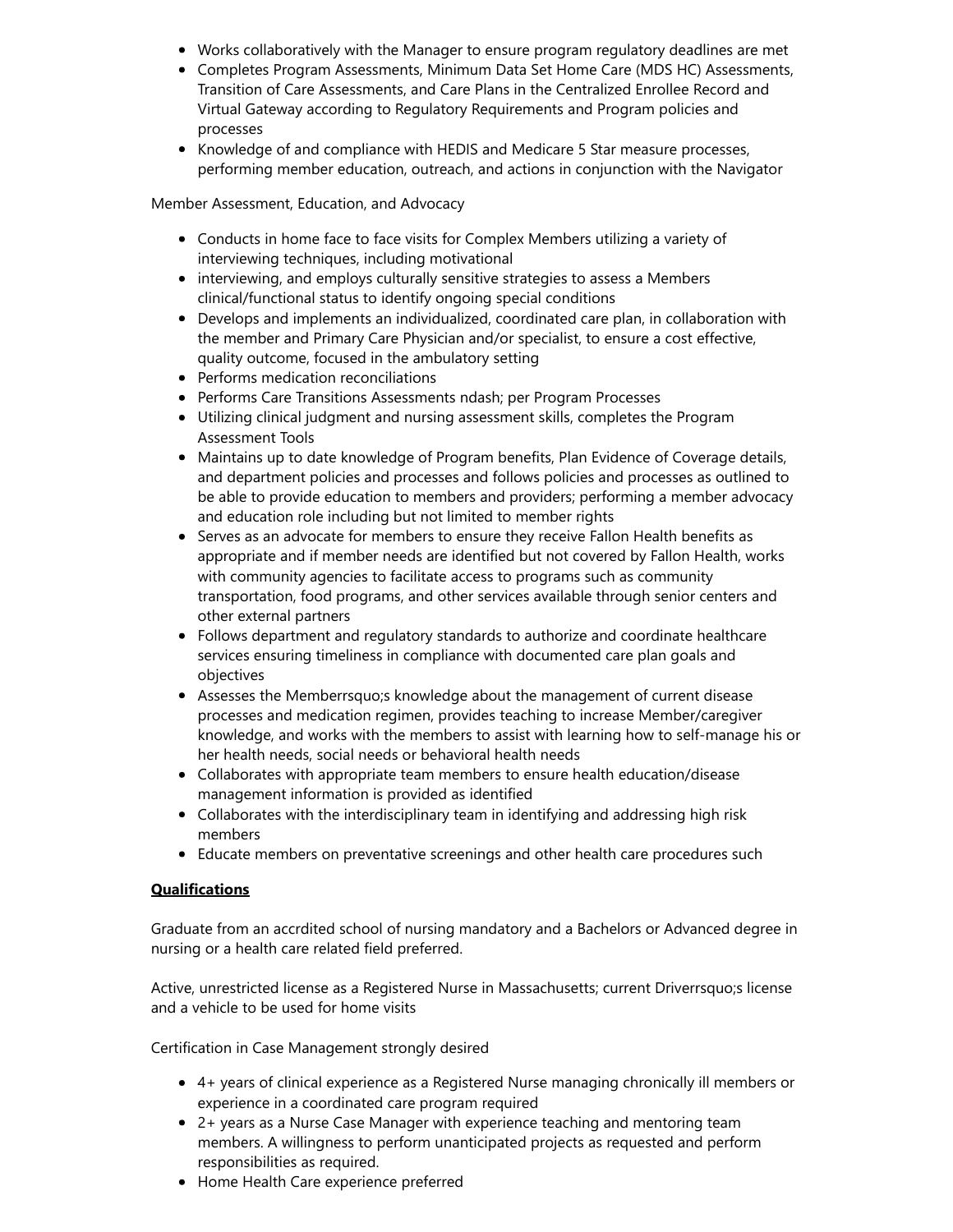- Familiar with NCQA case management preferred
- Experience working face to face with members and providers required
- Experience with telephonic interviewing skills and working with a diverse population, that may also be Non-English speaking, required

# WellCare Health Plans hiring State President - Ohio in Columbus, OH, US

SourceURL: [https://www.linkedin.com/jobs/view/state-president-ohio-at-wellcare-health-plans-](https://www.linkedin.com/jobs/view/state-president-ohio-at-wellcare-health-plans-1088616272)1088616272

### State President - Ohio

Columbus, OH, US

#### 9 applicants

This position is contingent upon the bid award in the state of Ohio to WellCare Health Plans, Inc.

Responsible for the overall operations of the health plan, including strategic direction, administration of all existing programs and development of new programs to ensure goals and objectives are met or exceeded. Working closely with the Division President and WellCare's executive leadership team, leads and directs overall operations including: provider contracting and relations, sales and marketing, medical management, regulatory compliance, government relations and finance, as well as interfacing with corporate office operations. May serve as the representative of the health plan to government entities and other external agencies. Ensures compliance with all relevant state and federal regulatory agencies, contracts and regulations.

Reports to: SVP, Division President

Dept.: Exec - State

Location: Ohio

#### Essential Functions

- Leads and directs the day to day operations of the health plan. This includes providing leadership and direction to the management team to ensure the organization's strategic plan is translated into tactical goals and objectives that guarantee performance objectives are met or exceeded.
- Sets the tone from the top that compliance with all regulations and contract adherence is critical to WellCare success.
- Directs and manages the organization's financial performance. Takes appropriate actions to increase revenue, leverage resources, manage and/or minimize expenses.
- Directs the development of annual budgets and presents the budgets for approval.
- Assists and leads where appropriate, with aspects of state and federal government relationships, including working with regulators, as necessary, to establish and continue effective working relationships. Ensures that all state and federal regulations are met.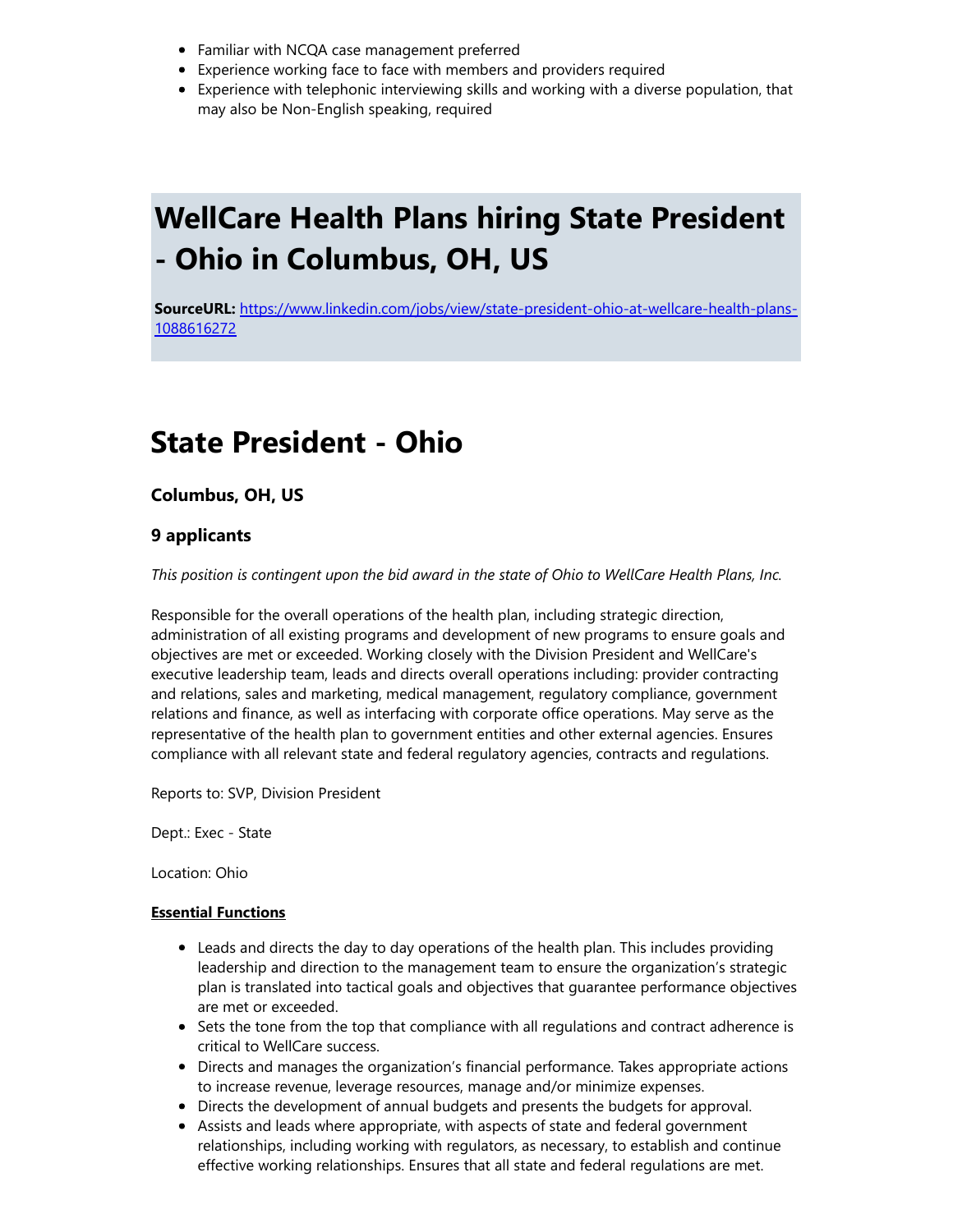- Oversees the development and maintenance of a viable provider network to ensure the health care needs of WellCare members are met. Develops or manages provider contracts and partnerships to achieve quality and cost management objectives. Works closely with providers to enhance relationships and maximize their ability to effectively manage the cost of medical delivery.
- Oversees the development, implementation and continuous evaluation of the utilization and quality management program for medical services delivered by contracted health care providers.
- Oversees the development and implementation of short and long term sales and marketing plans.
- Leads organizational development activities that develop and foster strong working relationships among the members of the management team. Builds and promotes the culture of the plan to be consistent with the values established by the corporate office.
- Establishes formal and informal mechanisms to promote and maintain credibility, competence, and a positive corporate image by exhibiting strong communication to the corporate office, providers, members and committees.
- Develops new models and processes to meet future business needs
- Provides problem analysis and problem resolution at both a strategic and functional level
- Recommends and leads improvement processes and initiatives
- Performs other related duties as assigned by management

#### Additional Responsibilities:

#### Candidate Education

- Required A Bachelor's Degree in business administration, finance, healthcare administration or a related field
- Required or equivalent work experience directly related to the level, scope and primary duties of the roles and responsibilities of the position
- Preferred A Master's Degree in a related field

#### Candidate Experience:

• Required 5 years of experience in senior management with profit and loss accountability for a managed care organization

#### Candidate Skills:

- Advanced Demonstrated leadership skills
- Intermediate Demonstrated ability to deal with confidential information
- Intermediate Demonstrated written communication skills
- Intermediate Demonstrated interpersonal/verbal communication skills
- Advanced Demonstrated organizational skills
- Intermediate Ability to work in a fast paced environment with changing priorities
- Intermediate Demonstrated problem solving skills
- Intermediate Other Ability to remain calm under pressure
- Intermediate Other Provides proactive approach and support to emerging business activities established to remain competitive in the marketplace
- Intermediate Other Proven ability to affect change and meet business goals, monitor progress and take corrective actions when necessary
- Intermediate Other Disciplined, hands on and process oriented leader who is not afraid of digging into details when necessary
- Intermediate Other A "failure is not an option" mentality and demonstrated proactive management style
- Intermediate Other Strong business acumen, intelligence and capacity. Thinks strategically and implements tactically
- Intermediate Other Ability to think creatively and out of the box
- **Intermediate Other Comprehensive knowledge of delivery system operations, provider** contracting, strategic planning and overall service delivery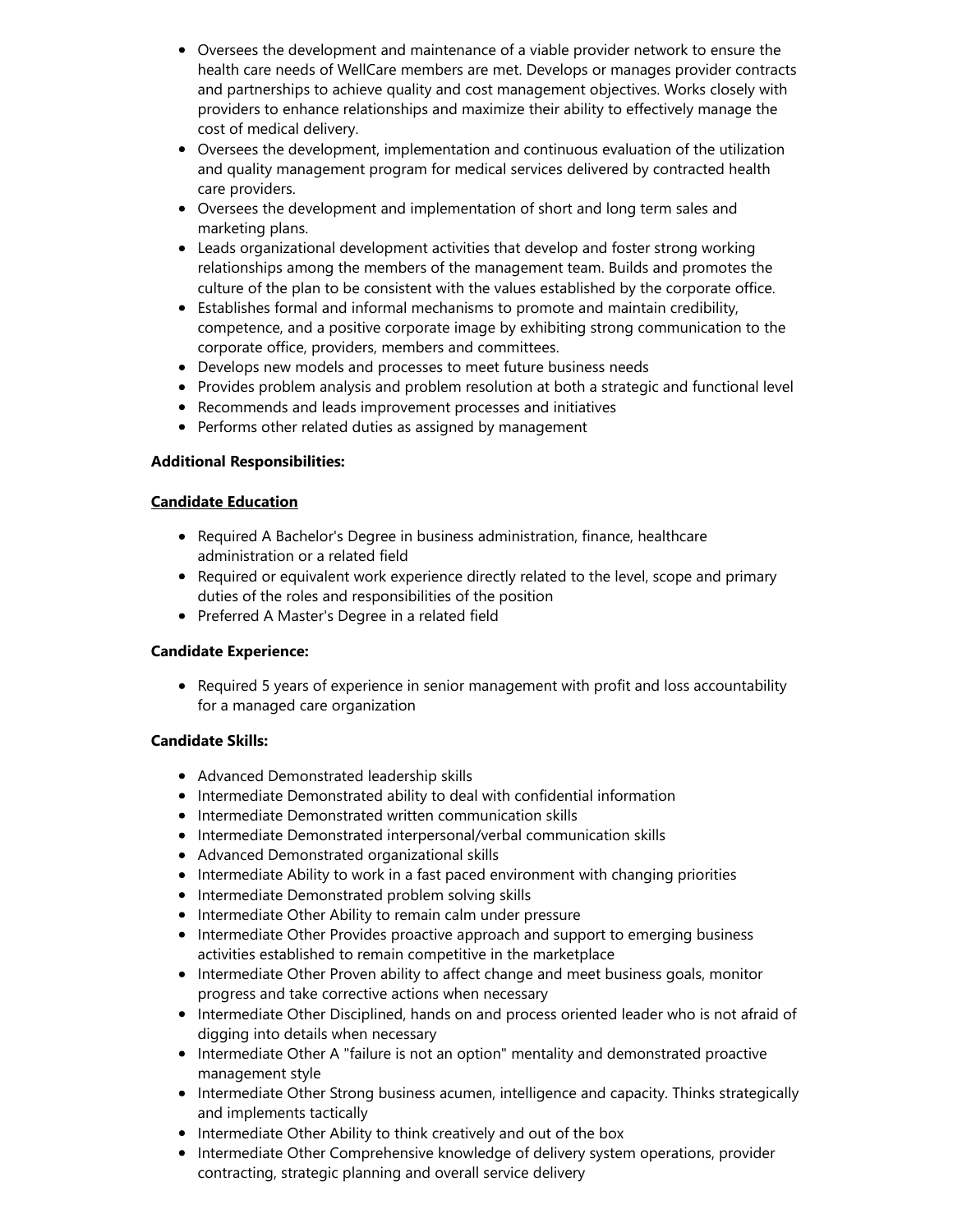#### Technical Skills

- Required Intermediate Microsoft Word
- Required Intermediate Microsoft Excel
- Required Intermediate Microsoft PowerPoint
- Required Intermediate Microsoft Outlook
- Required Intermediate Other Knowledge of and/or ability to utilize COGNOS for budgetary decisions or review

#### About Us

Headquartered in Tampa, Fla., WellCare Health Plans, Inc. (NYSE: WCG) focuses primarily on providing government-sponsored managed care services to families, children, seniors and individuals with complex medical needs primarily through Medicaid, Medicare Advantage and Medicare Prescription Drug Plans, as well as individuals in the Health Insurance Marketplace. WellCare serves approximately 5.5 million members nationwide as of September 30, 2018. WellCare is a Fortune 500 company that employs nearly 12,000 associates across the country and was ranked a "World's Most Admired Company" in 2018 by Fortune magazine. For more information about WellCare, please visit the company's website at www.wellcare.com. EOE: All qualified applicants shall receive consideration for employment without regard to race, color, religion, creed, age, sex, pregnancy, veteran status, marital status, sexual orientation, gender identity or expression, national origin, ancestry, disability, genetic information, childbirth or related medical condition or other legally protected basis protected by applicable federal or state law except where a bona fide occupational qualification applies. Comprehensive Health Management, Inc. is an equal opportunity employer, M/F/D/V/SO.

## Molina Healthcare hiring Sr Program Specialist, Medicare in Long Beach, CA, US

SourceURL: [https://www.linkedin.com/jobs/view/sr-program-specialist-medicare-at-molina](https://www.linkedin.com/jobs/view/sr-program-specialist-medicare-at-molina-healthcare-1291052224)healthcare-1291052224

### Sr Program Specialist, Medicare

Long Beach, CA, US

0 applicants

**Job Description** 

Description

#### **Job Summary**

Responsible for the management of the benefits, operations, communication, reporting, and data exchange of the Medicare/MMP product in support of strategic and corporate business objectives. Manage for all Medicare lines of business the annual Medicare and Medicare-Medicaid Plan Applications and Plan Benefit Package design, as well as provide centralized yearround support in Medicare for the development and editing of core beneficiary communications,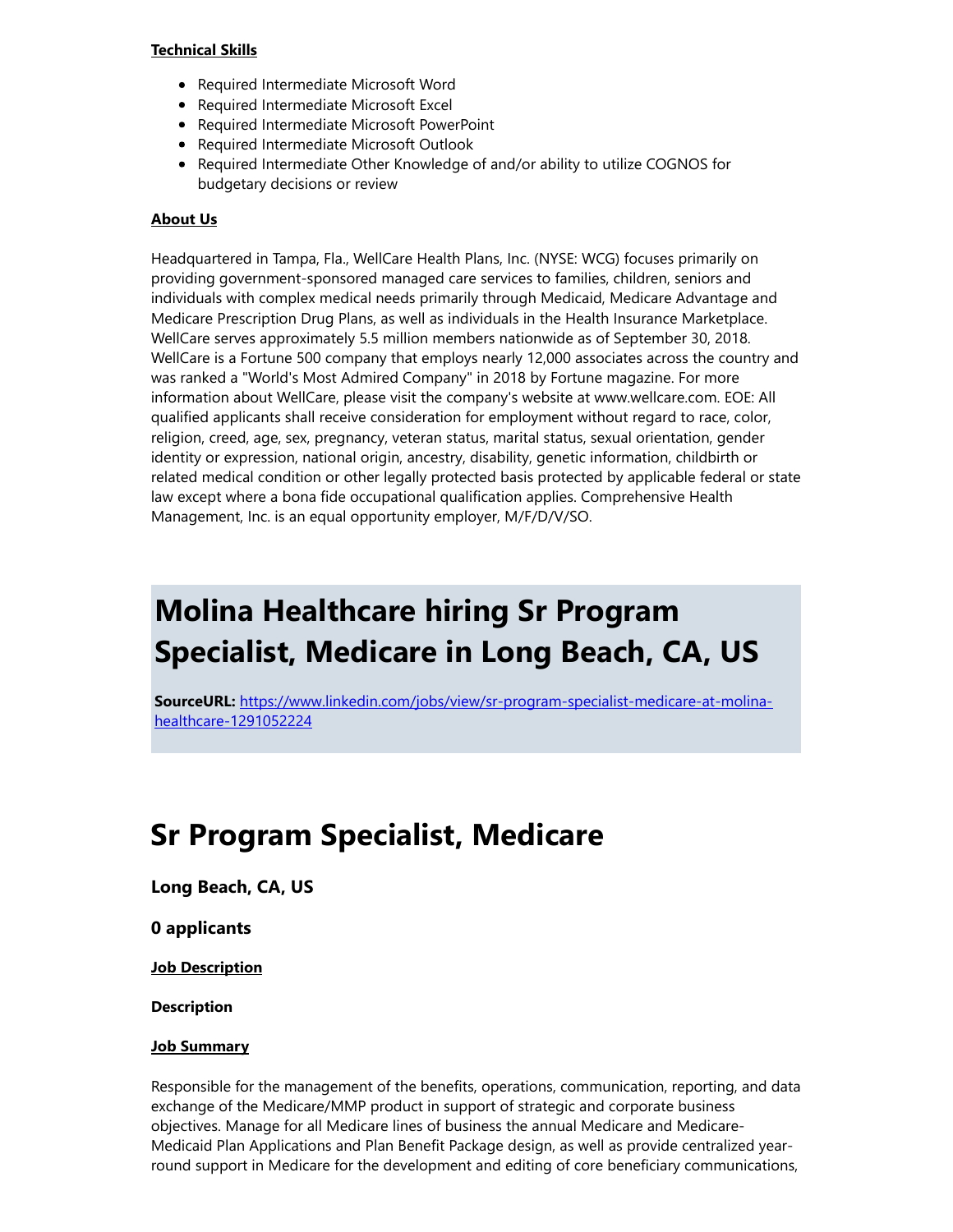to include the Medicare Summary of Benefits and Annual Notice of Change/Evidence of Coverage for print and online distribution via the iCat authoring process, ensuring compliance with CMS guidelines. Support Medicare and MMP line of business for upcoming contract year business readiness. This position also needs to assist in the development, implementation, and maintenance of annual timelines/work plans to ensure timely and successful project completion including adhoc projects and submissions as assigned by the Director of Medicare Programs.

#### Knowledge/Skills/Abilities

- Initiate projects by documenting the project scope including goals, objectives, milestones, deliverables and obtaining approval of the project sponsor.
- Plan projects by creating process improvement workflows, project presentations, work plans, establishing due dates, and assigning task responsibilities.
- Guides project efforts by leading work teams and utilizing effective project management tools to achieve desired project results.
- Monitor and control projects by measuring progress according to plan and making course corrections as needed to keep the project on track.
- Provide interim reports and keeping the project sponsor and stakeholders informed of progress and risks.
- Serves in an internal consultant capacity and possesses ability to rapidly learn, assess, and implement projects.
- Develop and distribute internal communications.
- **•** Spearhead submission of Medicare and MMP Applications, annual Medicare Bid and PBP, ANOC/EOC, and Summary of Benefits working closely with a variety of internal and external partners. Responsible for staying up to date with the latest communications and guidance provided by CMS as it relates to applicable projects.
- Coordinate cross-departmental informational updates focusing on team work, information flow and support data to promote cross-training and unified team direction.
- Annual implementation and roll out of business expansion for Medicare/MMP line of business.
- SQL queries
- Eligibility Extract analysis (834 file)
- **BRD development/Multiple third party applications that contain Molina member data** (examples, case management, MTM)Job Qualifications

#### Required Education

#### Job Qualifications

Bachelor's degree in Healthcare Admin, Marketing, Communications, English

#### Required Experience

- 5+ years in healthcare process design and development, business analysis, compliance, project management or related experience.
- Requires a minimum 2 years experience in Medicare and/or healthcare and
- 1 year experience in project management.
- 1-2 years of experience in Information Technology, database Content Management Systems environments.

#### Preferred Experience

3-5 years in project coordination, project management, business analysis, compliance.

To all current Molina employees: If you are interested in applying for this position, please apply through the intranet job listing.

Molina Healthcare offers a competitive benefits and compensation package. Molina Healthcare is an Equal Opportunity Employer (EOE) M/F/D/V.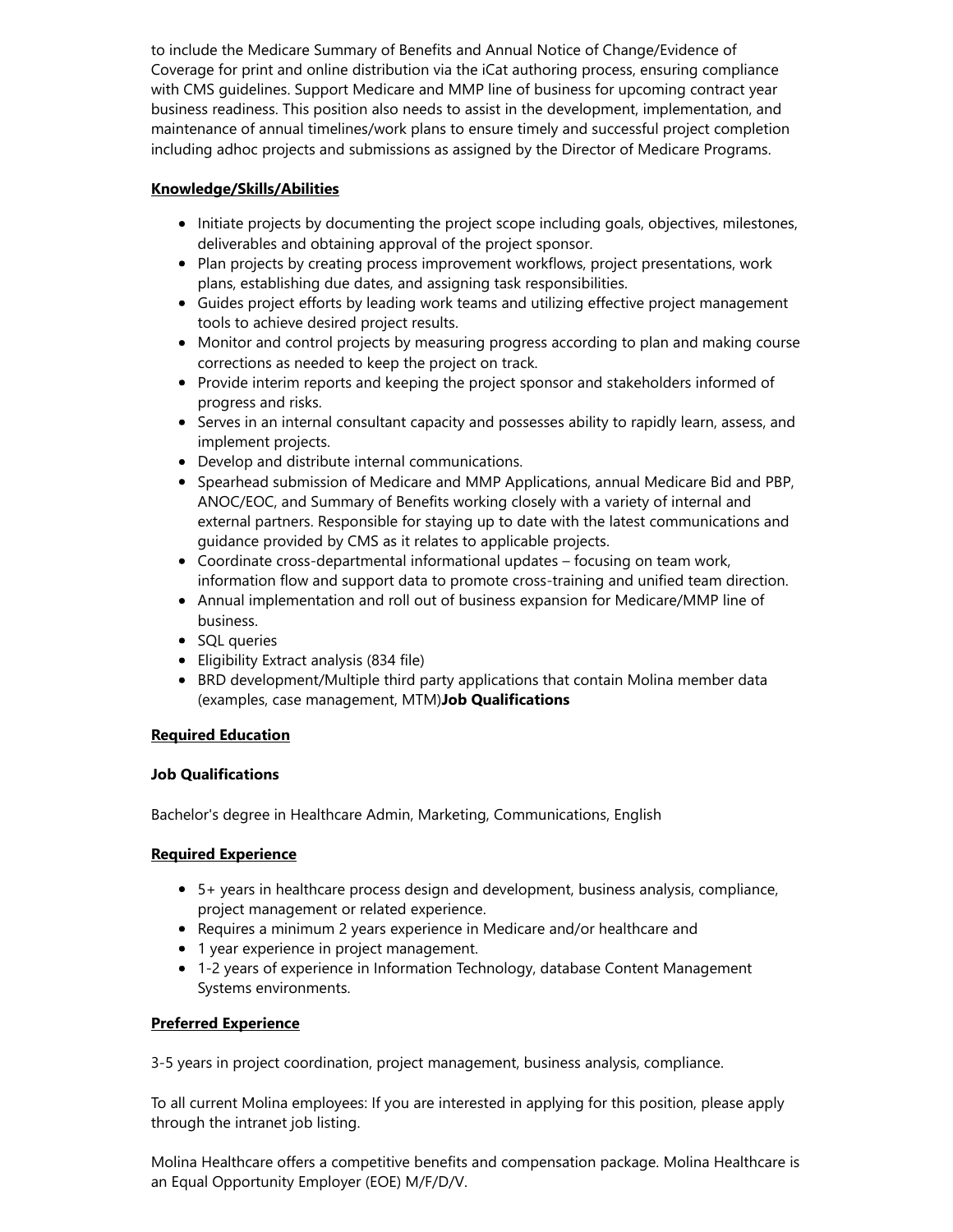To learn more about Molina Healthcare Careers, follow us on LinkedIn , Twitter & Facebook . You can also visit Molina Cares to view interactive tutorials on resume & cover letter writing, interviewing and more!

#### Primary Location

US-CA-Long Beach-LB6TH

Job

Exchange and Duals

#### **Organization**

Corporate

#### • Seniority level

Associate

Employment type

Full-time

Job function

Project ManagementInformation Technology

• Industries

Hospital & Health Care

## Medical Director (Aetna Better Health of Maryland) in Linthicum, Maryland, United **States**

SourceURL: https://aetna.jobs/linthicum-md/medical-director-aetna-better-health-ofmaryland/cb30d49cb98d417f894867399957d111/job/? [utm\\_campaign=google\\_jobs\\_apply&utm\\_source=google\\_jobs\\_apply&utm\\_medium=organic](https://aetna.jobs/linthicum-md/medical-director-aetna-better-health-of-maryland/cb30d49cb98d417f894867399957d111/job/?utm_campaign=google_jobs_apply&utm_source=google_jobs_apply&utm_medium=organic)

Req ID: 60290BR

Position Summary:

Aetna Better Health of Maryland (Aetna Medicaid Plan)is looking for a Medical Director to join our team. The Medical Director will provide oversight for medical policy implementation and participate in the development, implementation, and evaluation of clinical/medical programs.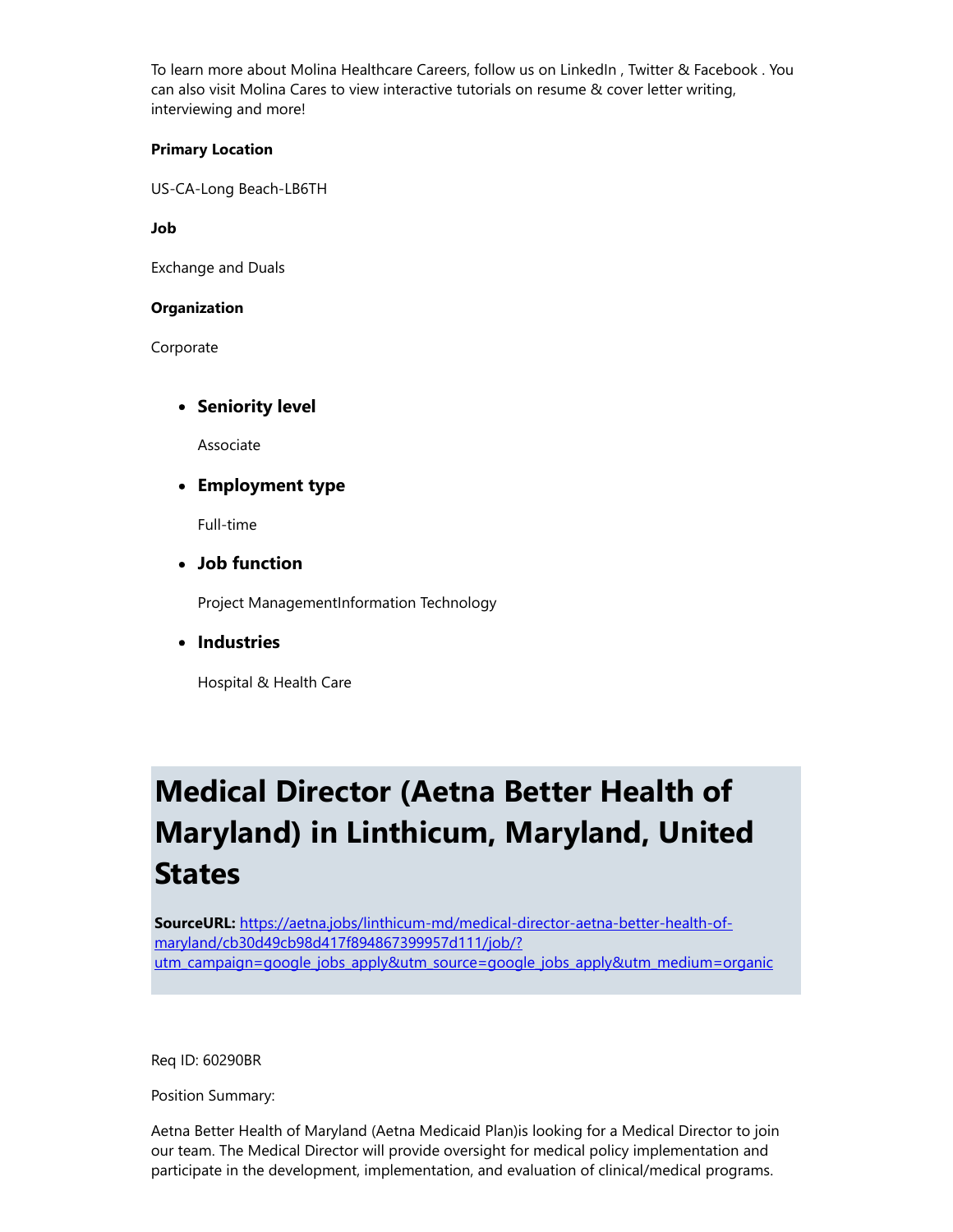This position is an opportunity to get in near the beginning of a new and rapidly growing Medicaid Managed Care Health Plan. We are looking for a high-energy clinician leader to work with the Chief Medical Officer to provide support to the Care Management, Utilization Management Community Development and Quality team departments dedicated to caring for our growing membership.

Are you ready to join a company that is changing the face of health care across the nation? Aetna Better Health of Maryland is looking for people like you who value excellence, integrity, caring and innovation. As an employee, you'll join a team dedicated to improving the lives of Maryland Health Choice members. Our vision incorporates community-based health care that addresses the Social Determinants of Health. We value diversity. Align your career goals with Aetna Better Health of Maryland and we will support you all the way.

In this role you will:

Reinforce clinical philosophy, programs, policies and procedures

Perform daily review of individual cases from concurrent review and prior authorization processes, including denial decisions for cases that do not meet established criteria.

Provide medical review and support for case management and care coordination staff to ensure optimal care is rendered to our members according to the terms of the benefit members receive. .

Identify opportunities to implement best practice approaches and introduce innovations to better improve outcomes.

Assess Developmental needs and collaborate with others to identify and implement action plans that support the development of high performing teams.

Consistently demonstrate the ability to serve as a model change agent and lead change efforts.

Be responsible for maintaining compliance with policies and procedures and implements them at the employee level.

Ability to evaluate and interpret data, identify areas of improvement, and focuses on interventions to improve outcomes.

Function in a variety of external facing roles including member education, providers visits and interfacing with community partners

Background /Experience:

2-3 years of experience in Health Care Delivery System e.g., Clinical Practice and Health Care Industry.

Previous managed care experience with an insurer / payer highly preferred but not required

Education:

The highest level of education desired for candidates in this position is an MD or DO.

License and Certifications:

M.D. or D.O., Board Certification in a recognized specialty including post-graduate direct patient care experience.

Active and current state medical license without encumbrances

Additional Job Information:

Aetna is about more than just doing a job. This is our opportunity to re-shape healthcare for America and across the globe. We are developing solutions to improve the quality and